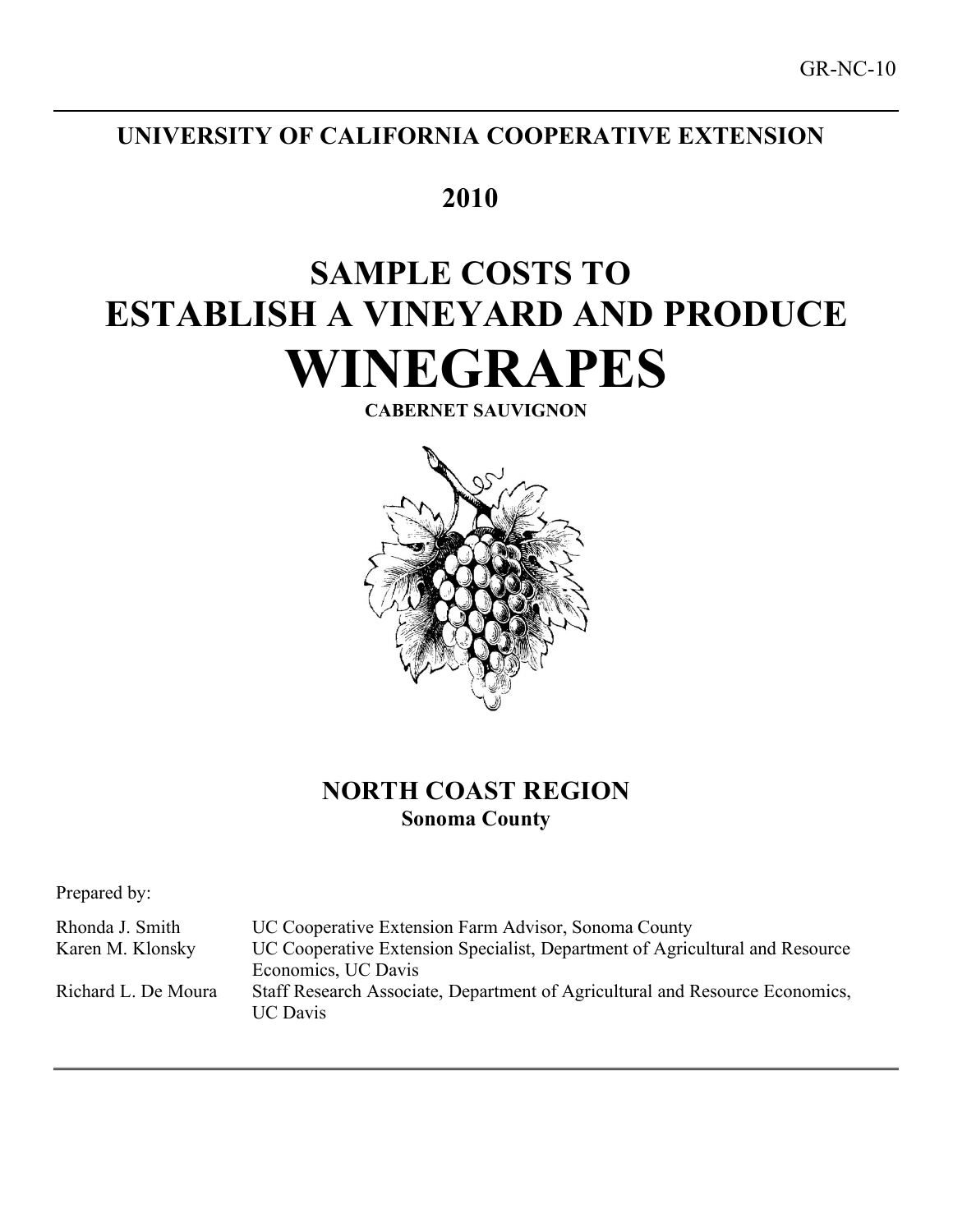## UNIVERSITY OF CALIFORNIA COOPERATIVE EXTENSION **SAMPLE COSTS TO ESTABLISH A VINEYARD AND PRODUCE WINEGRAPES Cabernet Sauvignon** NORTH COAST – Sonoma County 2010

## **CONTENTS**

|                                                                           | 2 |
|---------------------------------------------------------------------------|---|
|                                                                           |   |
|                                                                           |   |
|                                                                           |   |
|                                                                           |   |
|                                                                           |   |
|                                                                           |   |
|                                                                           |   |
|                                                                           |   |
|                                                                           |   |
|                                                                           |   |
|                                                                           |   |
|                                                                           |   |
| Table 6. WHOLE FARM EQUIPMENT, INVESTMENT, AND BUSINESS OVERHEAD COSTS 23 |   |
|                                                                           |   |
|                                                                           |   |
|                                                                           |   |

**Acknowledgment**. Appreciation is expressed to the growers who provided input and reviews. Special thanks to David Gates, Ridge Vineyards; Tony Viramontes, Jackson Family Wines; Tom Gore, Constellation Wines US; and John Clendenen, Clendenen Vineyard Management.

## **INTRODUCTION**

Sample costs for vineyard establishment and wine grape production in Sonoma County are presented in this study. The hypothetical vineyard used in this report consists of 35 acres, 30 of which are being established and 5 acres in farmstead, roads and pumping stations. This study is intended as a guide only. It can be used to make production decisions, determine potential returns, prepare budgets and evaluate production loans. Sample costs given for labor, materials, equipment and contract services are based on current figures. Practices described are based on production practices considered typical for the crop and area, but will not apply to every situation. A blank column titled *Your Costs* is provided in Tables 2 and 3 to enter your actual costs.

For an explanation of calculations used in the study refer to the Assumptions. For more information call the Department of Agricultural and Resource Economics, Cooperative Extension, University of California, Davis, California, at 530-752-3589 or Rhonda Smith, UC Cooperative Extension Sonoma County Farm Advisor, at 707-565-2621 or email rhsmith@ucdavis.edu.

Cost of production studies can be downloaded from the department's website http://coststudies.ucdavis.edu, or obtained from your county UC Cooperative Extension office. They may also be ordered from the Department of Agricultural and Resource Economics, at the above address or by calling 530-752-6887.

The University of California does not discriminate in any of its policies, procedures or practices. The university is an affirmative action/equal opportunity employer.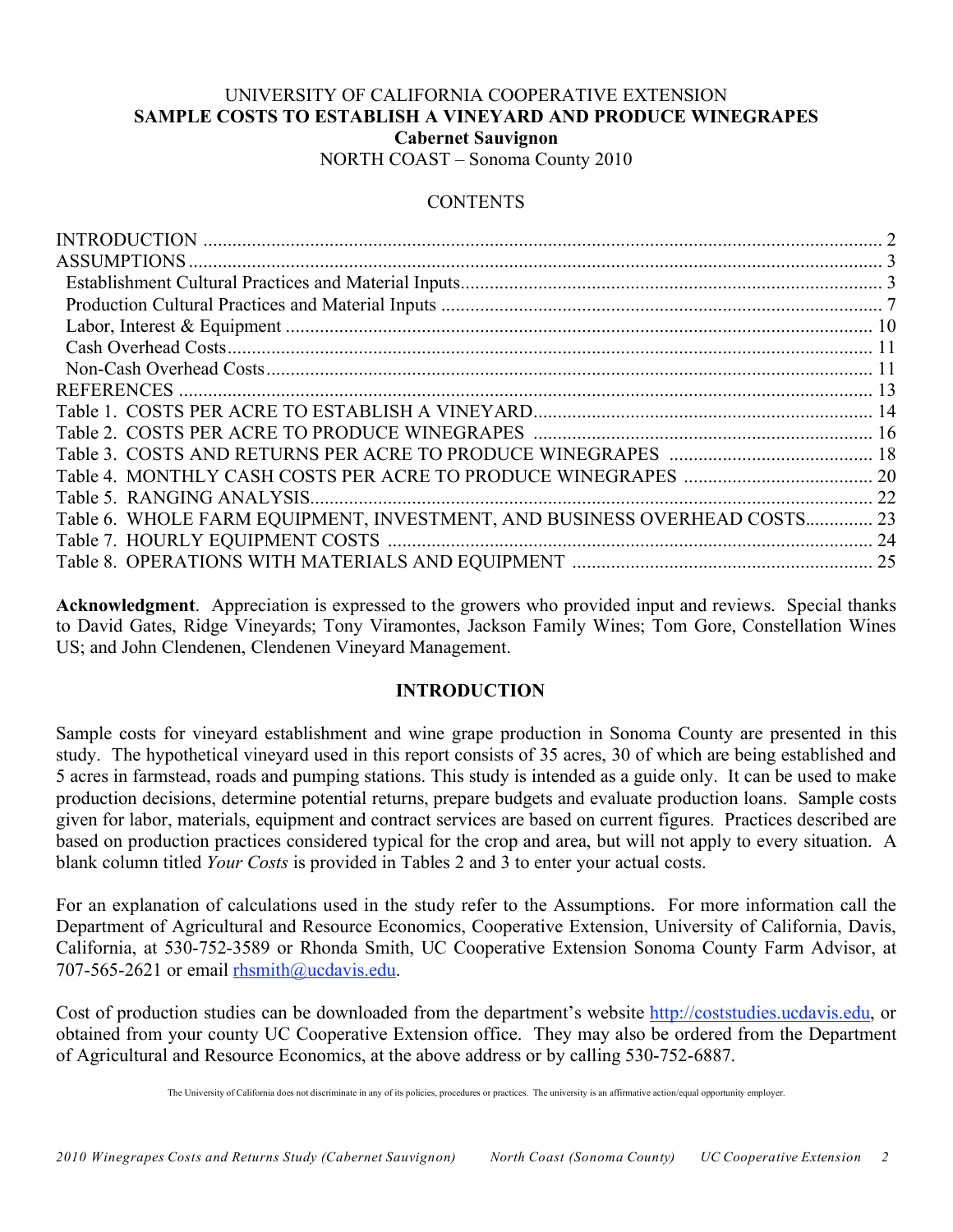## **ASSUMPTIONS**

The following assumptions refer to Tables 1 to 8 and pertain to sample costs to establish a vineyard and produce winegrapes in the North Coast Region - Sonoma County (Crush District 3). Practices described represent production procedures and materials that for the most part are considered typical of a well-managed vineyard in Sonoma County. However, some of the practices and costs described are not representative of all vineyard sites located in the county. Site characteristics that will have the greatest impact on farming practices and thus establishment and production costs include the following: slope, rocky, very clayey or shallow soils, natural drainage, soil chemistry characteristics that affect nutrient uptake, excessive wind, and soil pests and diseases such as nematodes and Armellaria root rot.

## **The use of trade names and cultural practices in this report does not constitute an endorsement or recommendation by the University of California nor is any criticism implied by omission of other similar products or cultural practices.**

**Farm**. The hypothetical vineyard is assumed to lie in the Alexander Valley American Viticultural Area, Sonoma County, CA. The farm is owned and operated by the grower with assistance from a part-time foreman. The site has less than a 5% natural slope and was previously planted to grapevines. The farm is 35 contiguous acres, 30 of which are planted. Roads, irrigation system, and farmstead occupy the other five acres. There is no home on the property. The land is valued at \$65,000 per acre.

Two moderate-to-high yielding clones of Cabernet Sauvignon are planted in the vineyard. The first crop is harvested in the third year and the vineyard is considered in full production by the fifth year. In this study, the average annual yield over the life of the mature vineyard is five tons per acre; however in reality, production is strongly influenced by the vineyard's specific location within the Alexander Valley and by weather that may significantly impact yield in some years.

The owner is responsible for making all of the production decisions, hiring the general laborers and operating the machinery. Basic hourly wages are \$12 for general labor and \$15 for machine labor. Payroll overhead is in addition to these wages.

## **Establishment Cultural Practices and Material Inputs (Table 1)**

The following establishment descriptions are typical practices for many vineyards in Sonoma County, but may not be appropriate to individual circumstances.

**Site Determination (Regulations).** A site assessment done by the Sonoma County Agricultural Commissioner's office under the authority of the *Sonoma County Grading, Drainage and Vineyard and Orchard Site Development Ordinance* verified the area to be replanted as a "Level I". This designation does not require the installation of design features such as sediment basins or slope adjustment to manage surface flows from rainfall or prevent sediment movement. A \$944 fee is required for a Level 1 site for a new vineyard or replant greater than 10 acres and less than 50. This is paid in the first year only.

The purpose of the regulation is to reduce erosion and runoff in vineyards as well as establish setbacks from wetlands, blue line creeks and other waterways with a defined bed and bank. The ordinance requires growers notify the county Agricultural Commissioner of the intent to establish or replant a vineyard exceeding one-half acre in size. Documentation of natural slope, soil types, set backs and best management practices for reducing impacts verified with a site visit by the county results in the determination of the site's Level status. Depending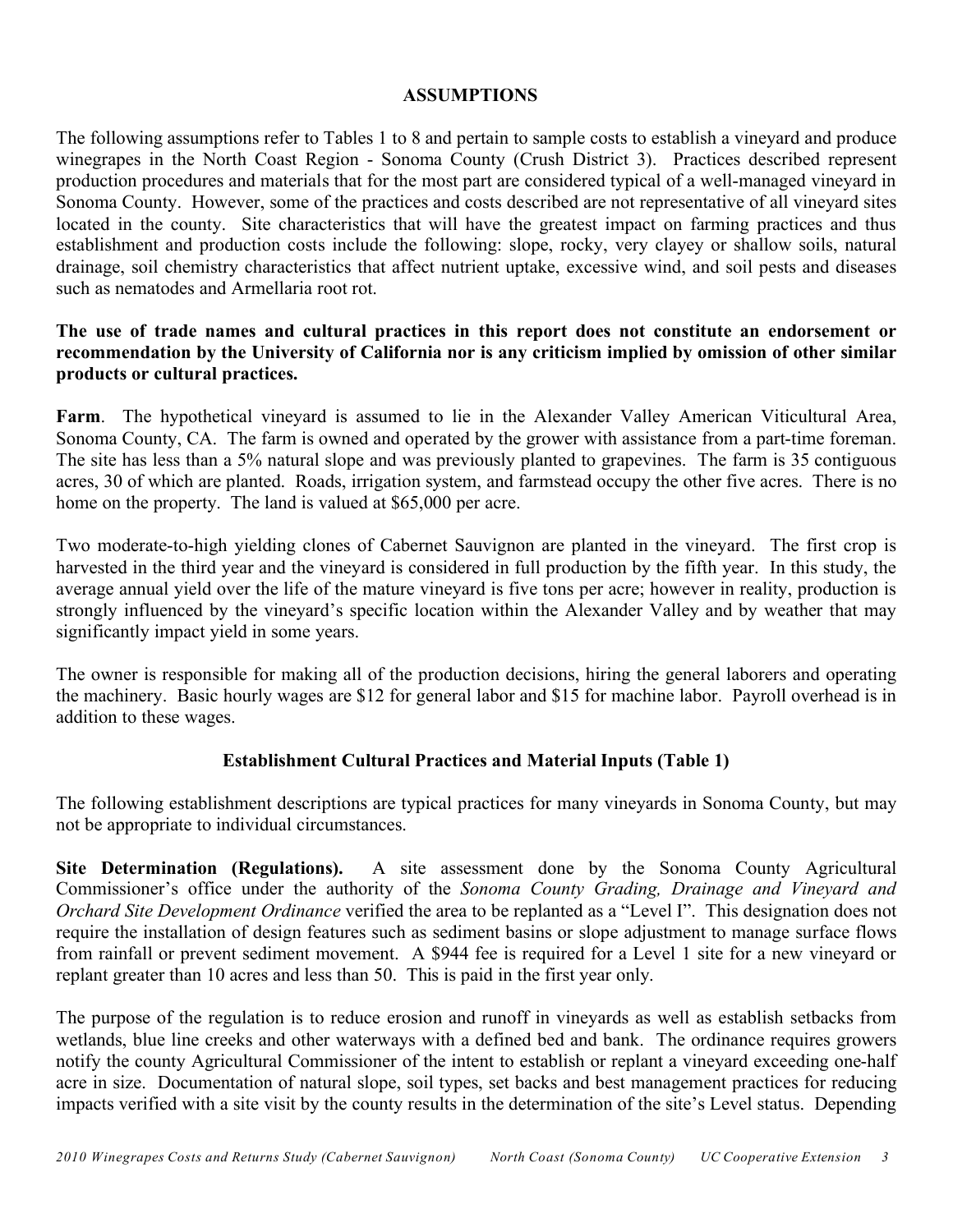on the findings, an erosion and sediment control plan may be required prior to any site modifications. The fee charged by the county is dependent upon the Level determination, project size and required mitigation.

**Site Preparation**. Immediately prior to the removal of the old vineyard, the site is sampled to assess soil fertility and nematode populations. Both sample types are taken from areas of concern involving vine growth, thus the number of samples can be variable. In this vineyard, soil is collected from 3 different locations at 3 depths resulting in 9 soil samples and 3 soil-root samples for nematode analysis. Removal of the old vineyard and all land preparations up to planting the cover crop are contracted out to commercial companies. All of these activities, up to, but not including mowing the cover crop, occur in the fall of the year prior to planting. Although most operations that prepare the vineyard for planting are done in the year prior to planting, costs are shown in the first year that vines are planted in Table 1.

Costs to remove the old vineyard include separation and proper disposal of plastic, metal, and pressure treated wood that composed the old trellis and irrigation systems. Vines are pushed into a pile and burned. In practice, there are various methods used to physically modify soil in a replant site. Soil can be ripped with two wingless tines (shanks) in more than one direction to improve access to stored soil moisture and decrease compaction caused by previous farming activities. Alternatively, a single winged tine can be used to make a single pass down the future vine rows to purposely restrict rooting depth and access to total available water. In this vineyard, the ground is ripped in three different directions to a depth of four-feet to increase rooting depth and access to available water. After the first pass, lime, gypsum, and compost are each spread at a rate of five tons per acre. Old vine roots are removed by hand after each pass. After the final ripping pass, 4-6 passes with a disc to smooth the soil surface for planting follows.

*Cover Crop*. A cover crop seed mix that maximizes production of vegetative biomass is broadcast in the fall over the entire 30-acre site and a drag is used on the same seeding pass. Straw is hand applied to the edges of the vineyard including the turn-around areas, to comply with best management practices of the county ordinance previously described. In the spring of the following year, the cover crop is mowed one time with a flail mower then disced three times by the owner.

**Vineyard Design**. The vineyard is laid out in three blocks each containing 40 rows. There are two avenues between the four blocks with turn-around space for equipment at the end of the rows. The rows are 1,000 feet long and have 198 vines per row. Vine spacing is 8-foot by 5-foot (row-by-vine) and vines are trained to bilateral cordons and spur pruned.

**Trellis System**. The trellis system, installed by a commercial trellis company, is designed to support a bilateral cordon-trained, spur-pruned vineyard. The estimated cost includes all components and installation labor. The vineyard is laid out in the spring of the first year, and all T-stakes, in-line and end posts and wires are installed. Eight-foot, T-stakes are installed on five foot centers and 8-foot T-posts are installed on 15-foot centers between stakes. Stakes and posts are driven three feet into the ground. A ten-foot, 2-7/8 inch drill pipe with a single spade is set at the end of each row and driven 4.5 feet into the ground. The 14-gauge wire for supporting the drip irrigation lateral (black hose) is clipped to each T-stake 14 inches above the ground and secured to each end post. The drip lateral is attached to the drip wire with one K-curl per vine. A permanent, 12-gauge, high tensile, cordon wire is attached to each stake and T-post, 32 inches above the ground. One 6-inch and two 8 inch notched cross arms are installed on each T-post at 12, 24 and 36 inches above the cordon wire respectively. In the second year, two pairs of movable, 14-gauge, high tensile wires are secured to each endpost and draped on the cross arms. During the growing season, these movable wires are moved to the ends of the cross arms as shoot growth occurs and are held in position by notches. The trellis system is considered part of the vineyard since it will be removed at the time of vine removal and is shown in the vineyard establishment costs in Table 1.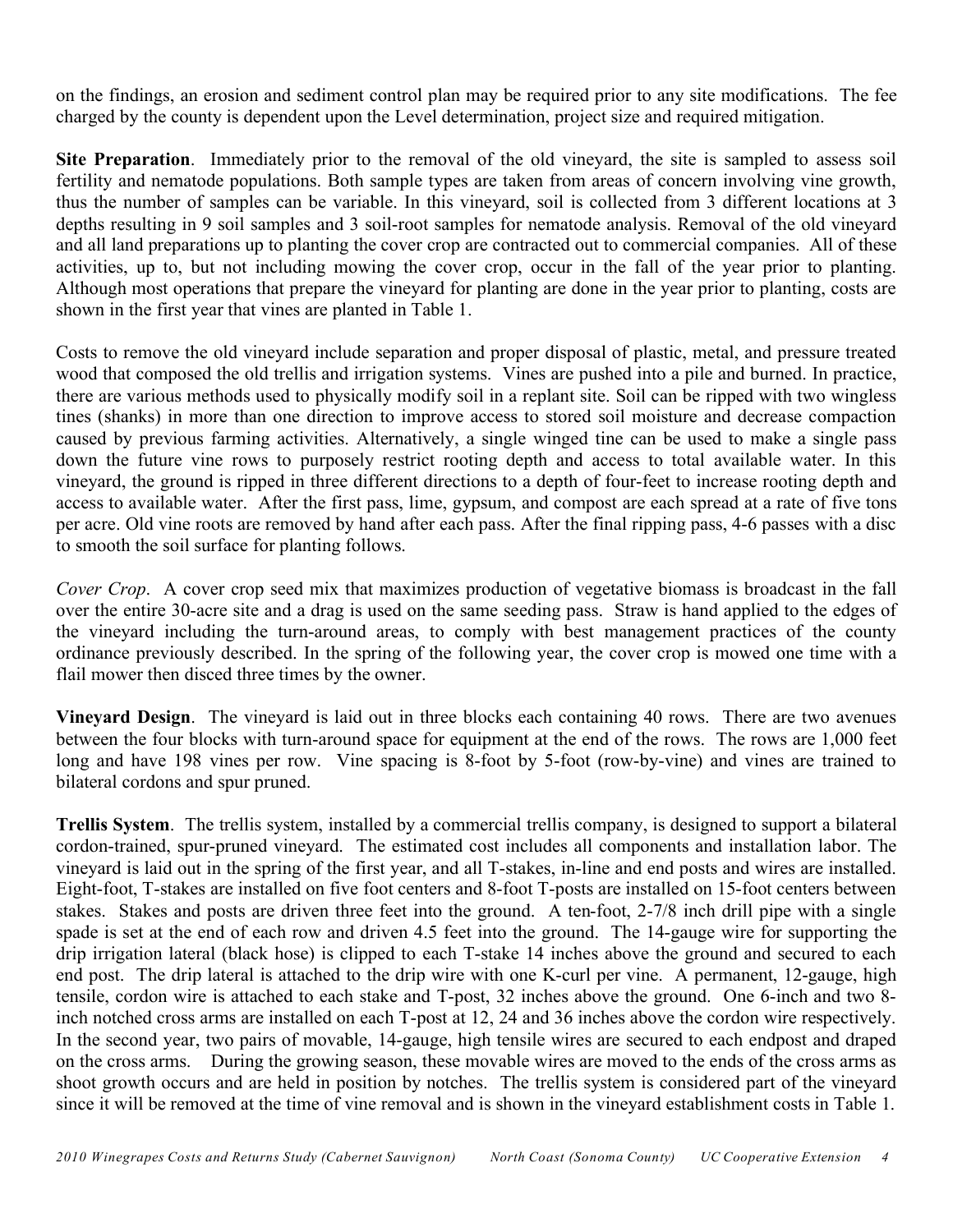**Vines**. Dormant, bench grafted Cabernet Sauvignon vines are planted in the early spring on an 8-foot X 5-foot spacing (row-by-vine) resulting in a planting density of 1,089 vines per acre. In June of the first year 2% or 21 vines per acre are replanted for those lost in the first year. In the second year 1% or 11 vines are replanted. Vines are trained during the second and third years and expected to begin yielding harvestable fruit in three years (third leaf). They will be productive for an additional 22 years.

**Planting**. After the site is mowed and disced in the spring, a contractor's crew lays out the vineyard. Each planting spot is marked with a plastic straw. This is followed by trellis installation. In late May, a contractor digs the holes by hand, and plants the vines. Long cartons are placed over each vine at the time of planting to protect against wind damage and chemical weed control sprays. In early summer 2% of the vines are replanted to replace weak or dead vines. One percent of the vines, or 11 vines per acre, are replaced in the second year.

**Miscellaneous Labor**. After planting general field labor does various field duties such as walking each row to check that irrigation water is reaching each vine through the spaghetti tubing and making necessary adjustments. They also check vines and flag dead vines for replanting in the fall.

**Prune/Train/Sucker**. Not all of the same practices that follow are used for other varieties or trellis systems. Also, the experienced vineyard owner or manager will modify these practices and still successfully develop the vineyard.

*First Year*. Vines are monitored for growth, but are not shoot thinned or trained in the first year.

*Second Year*. During the plants' first winter (February), the cartons are lifted and each vine is pruned to a single two bud spur. The carton is then replaced and retied to the stake as necessary. In spring and summer of the second growing season three passes are required to train the vines. In the first pass during late May/early June, the carton is lifted, vines are shoot-thinned to one shoot which is tied to the stake and the carton replaced. In the second pass in July, the carton is permanently removed; the vine is re-tied to the stake and topped. Because vines grow at different rates, a third pass is needed for slower growing vines, which are treated like those on the second pass. For the majority of vines on the third pass in August, lateral shoots are removed from the trunk and the top two laterals are loosely tied to the cordon wire. Additionally, on the final pass cordon shoots are topped and lateral shoots arising from the cordon shoots are stuffed inside the lower pair of moveable wires.

*Third Year*. In January of the second winter, pruning starts by cutting off all of the laterals from the cordons, and topping cordons if necessary. Later in January or in February, the head of the vine is re-tied to the stake and the cordon canes are tied to the cordon wire.

When rapid shoot growth occurs in early spring (April), the cordons are suckered. One shoot is left per spur position and up to six spur positions per cordon are selected. At the same time, cordon extensions on vines that require them are tied. The wires are moved in three passes (May, June, July). On the May pass, approximately one-quarter of the shoots arising from the cordons require stuffing between the lower pair of moveable wires. In June, spur positions continue to be selected to total six per cordon and cordon extensions are tied as needed. During the third pass in July, all shoots arising from the cordons will be stuffed between the appropriate pair of movable wires. Crop removal (fruit thinning) may occur in June during the same pass or a separate pass in the following manner: all clusters are removed on shoots that are shorter than 24 inches in length; one cluster is allowed to remain on shoots longer than 24 inches; however no more than 10-12 clusters are allowed to remain on a vine in the third year.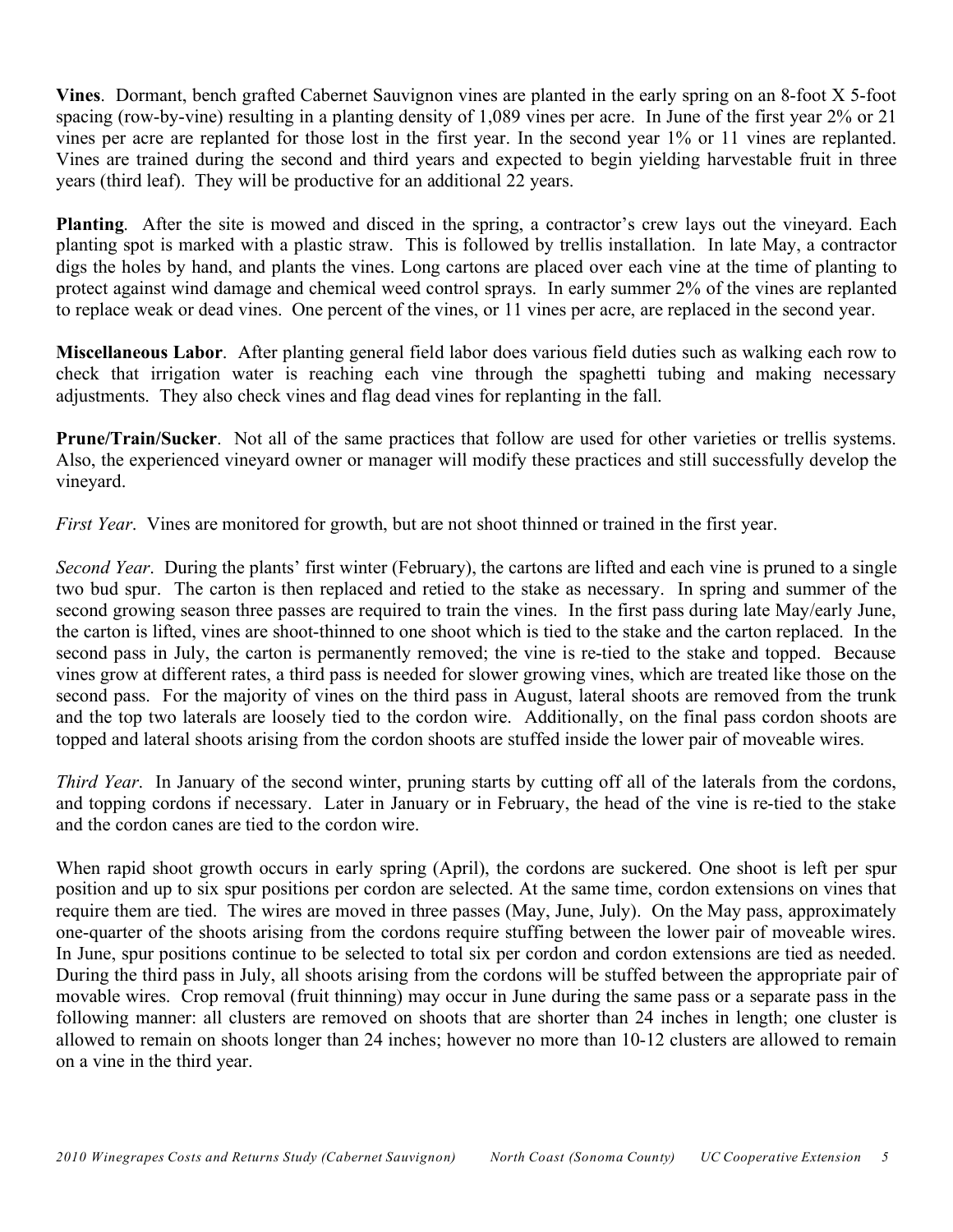Costs that reflect training practices are only shown through the third year in this study (Table 1); however, slower growing vines may need to be trained for a longer period. In addition, pruning costs during the production years in this study are only presented for activities directed to fully trained vines (Table 2).

**Pest Management.** The pesticides and rates mentioned in this cost study as well as other materials are listed in *UC Integrated Pest Management Guidelines, Grapes,* available at www.ipm.ucdavis.edu. Pesticides mentioned in the study are commonly used, but are not recommendations.

*Insect and Mite*. A pest control adviser (PCA) monitors insect and mite pests, beneficial insect populations and looks for signs or symptoms of foliar diseases beginning in the third year to determine if control measures are necessary. The numbers of different lepidopteran (worm) pests are increasing in North Coast vineyards. These are monitored, but in this study, control treatments are not needed.

*Disease***.** Foliar pathogens can cause disease in grapevines, but only powdery mildew, the major fungal disease, is addressed. Powdery mildew disease is closely related to temperature and leaf wetness in the spring, and to temperature in early summer; therefore weather conditions determine spray intervals and hence total number of fungicide applications per year. Weather will also play a role in the choice of materials. Disease control treatments are not made in the first and second year. Beginning in the third year, micronized sulfur (Thiolux) and copper (Champ) are tank mixed and applied in March and April followed by three sulfur dust applications – two in April and one in May – on alternate rows. Pristine, a product with two active ingredients each in different groups of fungicides is applied pre-bloom in May. That application is combined with foliar fertilizers. Dusting sulfur is again applied to alternate rows three times in June and once in July. One last powdery mildew treatment is made in July using Rally, a material in a third fungicide group. All pesticide applications are made using a 60 HP tractor and a vineyard duster or sprayer.

**Weed/Cover Crop (Vineyard Floor Management)**. Beginning in the first fall after the vines are planted, a cover crop is seeded. All centers will be mowed and disced each spring, and disced each summer of the establishment years. The specific herbicides used in the vineyard may be affected by the presence of a Ground Water Protection Area. For more information, contact the Sonoma County Agricultural Commissioner's office.

*First Year*. In April during site preparation, the grower mows once and discs three times before the contractor lays out the vineyard. In June, vine row weeds are controlled with one contact herbicide application (Buccaneer) followed by one hand weeding pass in late summer (July). In the fall, alternate row centers are disced once and a barley cover crop is seeded in disced centers with the grower's drill and roller.

*Second Year*. In the winter (January), vine row weeds are controlled with one application of a contact (Buccaneer) and pre-emergent herbicide (Prowl) mix. A second herbicide treatment is made with a contact material (Buccaneer) in the vine row in June. In March, all centers are mowed once and disced. They are disced a second time in June. In the fall (October), the same alternate row centers are disced once as were seeded the previous fall in preparation for planting a barley cover crop using the grower's drill.

*Third Year*. To control vine row weeds in the winter (January), a mixture of one preemergent (Chateau) and one post-emergent herbicide (Buccaneer) is applied. In June, the vine row is treated with Buccaneer. In March, the centers that had been seeded are mowed then disced. The alternate centers are mowed in March and June. In October, the same centers that had been seeded in the past are disced and now seeded with a grass-legume mix.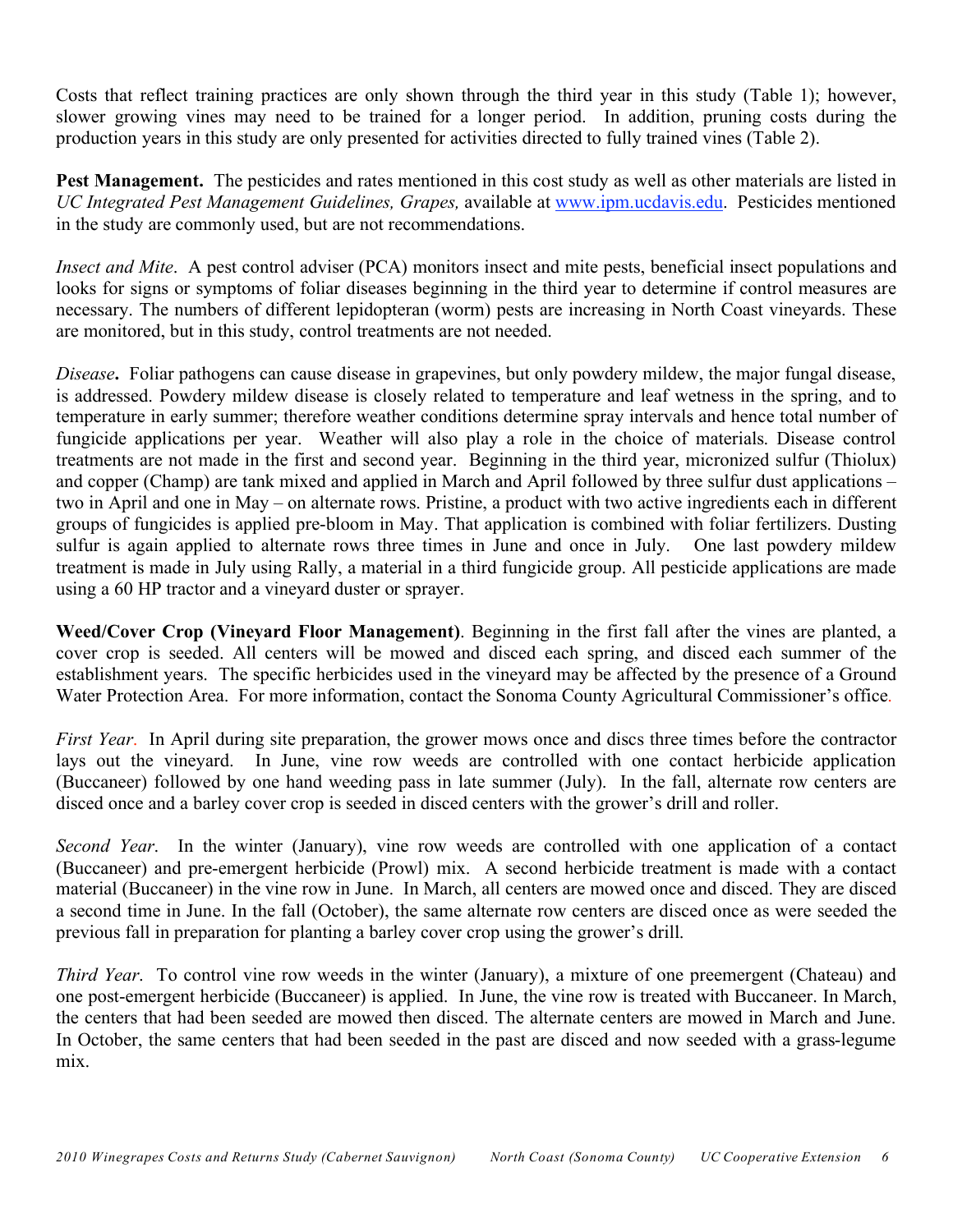**Fertilize**. Fertilizer is applied through the drip irrigation system in all years of vineyard establishment. Soluble dry and liquid formulations are injected into the irrigation system using a fertilizer injector. In the first and second year, a liquid NPK fertilizer (3-18-18) is applied once in June, twice in July and once in August for a total of 93.7 pounds (8 gallons) of material. In the third year, 30 pounds of a highly soluble NPK fertilizer (12- 26-26) is applied through the drip irrigation system once in April. A single application of two gallons of 3-18- 18 is made in early June. A total of 4.2 pounds per acre N and 12 pounds per acre P and K were applied. Also in the third year, boron and zinc foliar micronutrients are tank mixed with the powdery mildew fungicide application that occurs just prior to bloom. One pound of actual boron (Solubor) and two pounds of actual zinc (Neutral Zinc) per acre are sprayed. Petiole samples are taken by the PCA in May for nutrient analysis.

**Irrigation**. The irrigation cost includes labor and water. Based on grower pumping data, pumped irrigation water is calculated to cost \$16.50 per acre-inch. The well is approximately 120 feet deep with a 10 HP pump and standing water at approximately 50 feet deep. Price per acre-foot of water will vary by grower in this region depending on quantity pumped, power cost, various well characteristics, and other irrigation factors. In the first year, the irrigation sub-mains, risers, drip lines are installed and a single, one-half gallon emitter with spaghetti tubing is punched into the drip lateral. Miscellaneous field labor walks each row to check that irrigation water is reaching each vine through the spaghetti tubing and making adjustments as necessary. In the second year, a second emitter per vine, without spaghetti tubing, is added to the drip line.

Irrigation water is applied weekly through August in years 1 and 2, beginning in late May or early June. Beginning in year 3, the start of the irrigation period will be in June and continue into September. No assumption is made about in-season rainfall or the irrigation system's emission uniformity. Applied water volume by year is shown in Table A.  $\frac{3+1}{4}$  4 6.00

In practice, the amount of water applied in the production years can vary significantly due to rainfall amounts and timing in the month preceding bud break in spring.

**Frost Protection**. It is assumed that the vineyard will need frost protection during the months of March, April, and May for a total of ten nights beginning in the third year. The windmachines run for five hours per night.

**Harvest.** In this study, the first crop is harvested in the third leaf. If the vines  $\tau$ had been trained in the first year and site conditions and vine growth warrant, s it may be appropriate to take the first crop off in the second year. The vineyard contracts to have the grape crop custom harvested by hand in both the third and fourth years and is charged on a per ton basis. Assumed average yields in the Alexander Valley are shown in Table B. It is important to note that a yield of 5 tons per acre is not achieved in all years.

## **Production Cultural Practices and Material Inputs (Tables 2-8)**

**Prune, Tie, and Sucker**. Pruning and tying are done during the winter months (January/March) and the prunings are chopped in March during the first mowing. Cordons are retied as necessary in February. Cabernet Sauvignon tends to push very few trunk suckers thus there is no pass dedicated to remove these suckers. Cordons are suckered once a year in April with hired crew.

**Canopy Management (CM) and Crop Adjustment**. Wires are dropped during pruning. They are moved up a total of three times (May, June, July) during each growing season in order to vertically position the canopy. In June, leaves are mechanically removed and the vine shoots are mechanically hedged just above the top of the Tstakes. This is followed by a hand "clean up" near the vine heads.

|          | Table A. Applied Irrigation Water – Drip |                     |
|----------|------------------------------------------|---------------------|
|          | Number of                                |                     |
| Year     | months                                   | AcIn/year           |
|          |                                          | 2.00                |
|          |                                          | 4.00                |
| $\sim$ . |                                          | $\epsilon$ $\alpha$ |

| Table B. Annual Cabernet Yields |  |
|---------------------------------|--|
| Sonoma County (District 3)      |  |

| Tons Per Acre |
|---------------|
|               |
|               |
|               |
|               |
|               |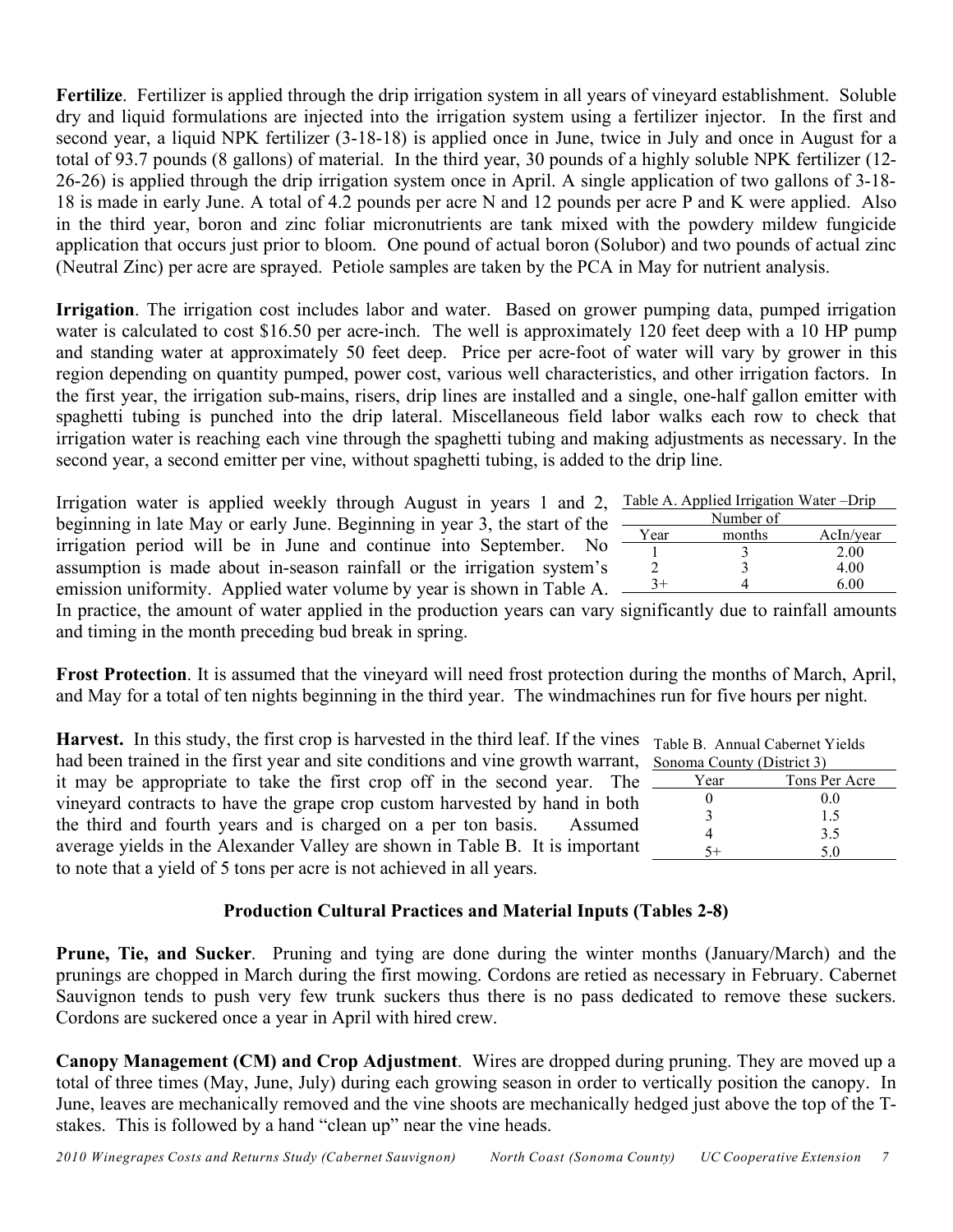In June, the crop level is adjusted by thinning. Fruit clusters are removed from shoots shorter than 18 inches in length. Two clusters are retained on shoots that are at least 30 inches long and one cluster is retained on shoots between 18 and 30 inches in length. In August at 95% veraison (i.e. 95% of the clusters have turned color), there is a single "green drop" pass to remove clusters that are not fully colored.

**Fertilize**. The fertilizers are applied through the drip system and as foliar sprays. CAN-17, a liquid fertilizer, is injected in the amount of 3.5 gallons (44 pounds of material) once in late April (one month after bud break) each year to deliver 7.5 pounds of nitrogen. An NPK fertilizer (12-26-26) is injected once at fruit set in early June in an amount that delivers 62.5 pounds of material. The total amount of nitrogen applied is 15 pounds per acre, and 16.2 pounds per acre each of phosphorus and potassium.

A pre-bloom foliar application of both zinc (Neutral Zinc) and boron (Solubor) is added to the (Pristine) spray application just prior to bloom in May. Two pounds of actual zinc and one-pound actual boron are applied. Each year, opposite cluster petioles are collected at bloom for tissue nutrient analyses. Every third year petioles are also collected in veriason (August) and post harvest (October). One third of the cost is included each year. Four samples per 30 acres or one sample per 7.5 acres is collected for analysis.

**Irrigation**. The cost includes labor and pumping costs based on using a 10 hp motor to pump from 150 feet deep over 30 acres. Based on grower input, pumped irrigation water cost \$16.50 per acre-inch. Price will vary by grower in this region depending on quantity pumped, power cost, various well characteristics, and other irrigation factors. Beginning in June, irrigation water is applied weekly through September. No assumption is made about in-season rainfall or the irrigation system's emission uniformity.

**Frost Protection**. It is assumed that the vineyard will need frost protection for ten nights during March, April and May. The windmachines run for five hours per night.

**Pest Management.** The pesticides and rates mentioned in this cost study are listed in *UC Integrated Pest Management Guidelines, Grapes.* **Pesticides mentioned in the study are not recommendations, but those commonly used in the region.** For information on other pesticides available, pest identification, monitoring, and management visit the UC IPM website at www.ipm.ucdavis.edu or contact the UC Cooperative Extension Sonoma County Viticulture Farm Advisor. To purchase pesticides for commercial use, a grower must be a Certified Private Applicator to obtain a Pesticide Identification number. For information regarding pesticide ID numbers and use permits, contact the Sonoma County Agricultural Commissioner's office.

*Pest Control Adviser*. The pest control adviser (PCA) monitors the field for pests, diseases, and nutritional status. PCAs are required to provide written recommendations for pesticides that they advise a grower to use. Growers may hire private (independent) PCAs or receive this service from PCAs who are employed by local retail agricultural chemical and fertilizer suppliers. In this study the grower hires a private PCA who monitors the field weekly.

*Vineyard Floor Management/Weed/Cover Crop.* Mowing and cultivation are used to manage vegetation in the centers and herbicides are used to control weeds in the vine rows. After the three-year establishment period, a three-year cover crop rotation is implemented with alternate row-middles. The cover crop middles (CC) and the non-cover crop (NC) middles are switched every time a new cover crop is seeded. Planting the cover crop in the fall every three years involves ripping the new CC row middles to a 24-inch depth with a winged tine. Three tons per acre of gypsum is applied and disced in, and a legume and grass seed mix is planted using the grower's drill.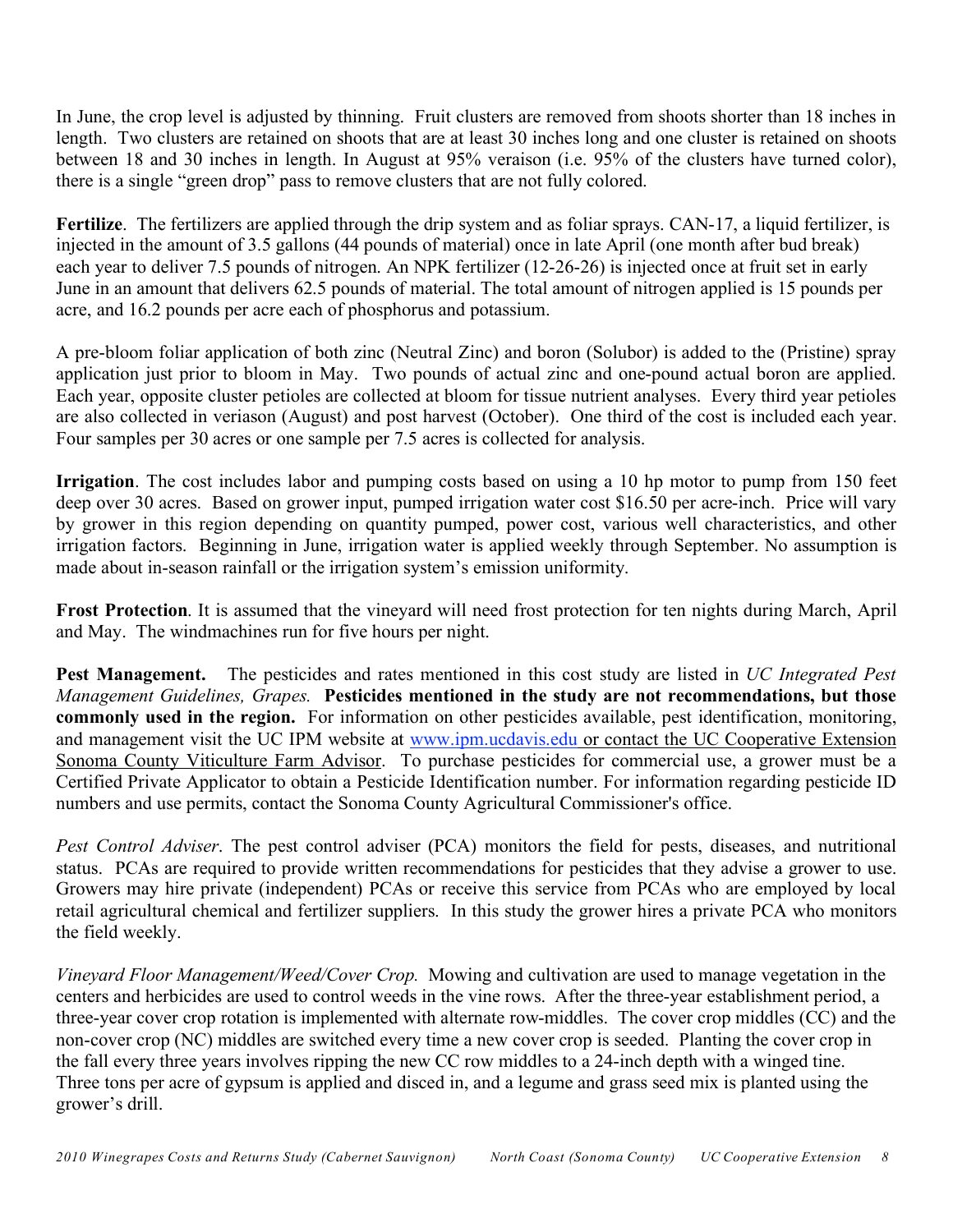The cover crop residue is mowed then disced three times in the spring and early summer following the fall planting. In early summer (June) the NC middles are mowed and the CC middles are disced. In years when a cover crop is not planted, all rows are mowed three times in late spring and early summer to kill the vegetation and shred prunings. For operations not done every year, one-third or two-thirds of the costs are allocated to the vineyard each year.

Vine row weeds are controlled with a winter (January) dormant mix using the pre-emergent herbicide, Goal and a contact herbicide, Buccaneer, applied as a strip spray. In practice, a different pre-emergent herbicide will be applied every third year.

*Insect and Mite Management*. A PCA monitors the vineyard weekly. It is assumed that it is necessary to treat mites once every third year. One-third of the costs are charged to the vineyard each year. Acramite is applied for mite control. In Table 3, the rates and material costs reflect the fact that they are not used every year. In addition, there are no costs assigned to control vine mealybugs. If it becomes established in a vineyard, at least one pesticide application will be required in addition to sanitation measures. The grower has two vine mealybug traps (no trap costs shown) up from June through October which are read by the PCA.

*Disease Management*. In late March and early April, micronized sulfur (Thiolux) and copper (Champ) are tank mixed and applied. These sprays are followed by three applications of dusting sulfur at 10-day intervals (twice in April and once in May) in which alternate rows are driven. Pristine, a material with active ingredients in two fungicide groups (quinine outside inhibitors and succinate dehydrogenate inhibitors) is applied at pre-bloom in the second or third week of May. (The pre-bloom application is combined with foliar fertilizers). Dusting Sulfur is applied to all rows three times in June and once in July. One last powdery mildew treatment is made in July using Rally, a material in the sterol biosynthesis inhibitor group of fungicides. (Avoiding two or more applications in a season with fungicides in the same group will reduce the development of resistance.) All pesticide applications are made using a 60 HP tractor and a vineyard duster or sprayer.

There are no costs assigned to control Pierce's disease in this study. The incidence of this disease in Sonoma County vineyards is quite variable; however control measures and annual replanting costs can be significant in Pierce's disease "hot spots."

**Harvest**. Starting in the fourth year the fruit is mechanically harvested at a contract rate of \$450 per acre. It is assumed that the grapes are delivered to a winery within the county and the hauling cost included in the harvest cost.

 **Yields**. Yield maturity is reached in the fifth year. An assumed average yield of 5 tons per acre over the vineyard life is used in this study. Yields can range, depending upon the environment and location, from 3 to 8 tons per acre.

**Returns**. Grape buyers determine return prices per ton for winegrapes according to variety, percent sugar, district grown and other factors. The mean weighted average price for Cabernet Sauvignon growers in Crush District 3 over the five-year period of 2005-2009 is \$2,236 per ton; therefore, that return price is used in Tables 1 and 3 in this study. A range of return prices are used in Table 5 for calculating net returns to growers at different yields.

**Assessment**. Grape growers in Sonoma County who sell a minimum of 25 tons are assessed 0.5% of the gross sales value of the crop under the authority of the California Winegrape Growers Commission Law under separate enabling statues within the California Food and Agricultural Code, Division 22. Marketing Orders and Marketing Agreements are enabled under the California Marketing Act of 1937 (Division 21 of the California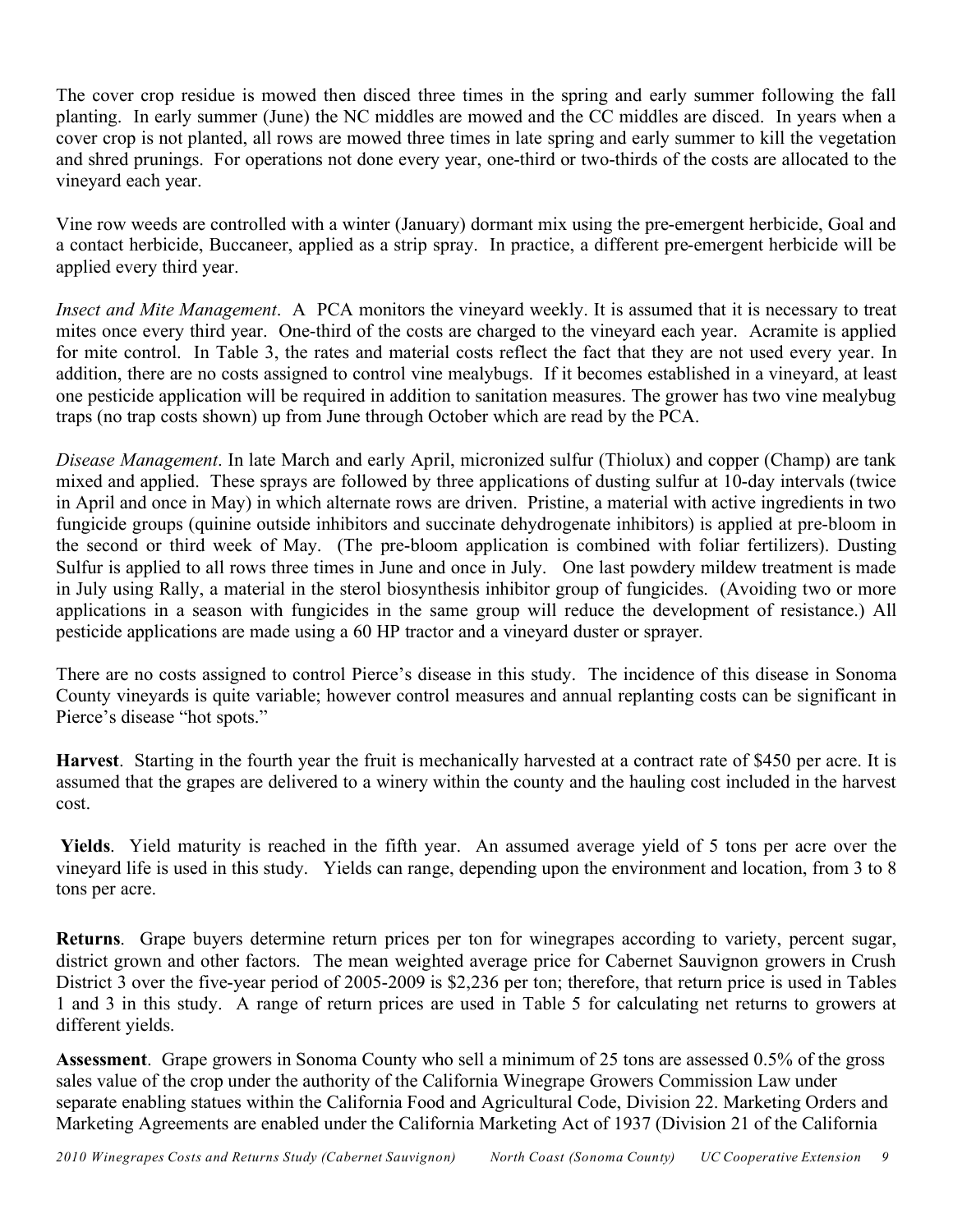Food and Agricultural Code). Grape sales assessments in Sonoma County are made available to the Sonoma County Winegrape Commission (SCWC), a non-profit marketing and educational organization established in 2006. The SCWC internet site can be accessed at http://www.sonomawinegrape.org .

**Pickup/ATV.** The grower uses the pickup for business and personal use. The assumed business use for the pickup is 3,000 miles per year for the ranch. In addition to spot spraying for weed control, the All Terrain Vehicle (ATV) is used on the ranch for checking the vineyard and irrigating.

**Post Harvest.** In every third year, the cover crop centers are ripped with a winged tip shank (retro-ripped). When these centers are ripped, gypsum at three to four tons per treated acre is applied. One third of the ripping and gypsum costs are allocated to the budget each year.

## **Labor, Interest and Equipment**

Labor. Labor rates of \$20.10 per hour for machine operators and \$16.08 for general labor include payroll overhead of 34%. The basic hourly wages are \$15.00 for machine operators and \$12.00 for general labor. The overhead includes the employer's share of federal and California state payroll taxes, workers' compensation insurance for vineyards (code 0040), and a percentage for other possible benefits. Workers' compensation insurance costs will vary among growers. The cost is based on the average industry final rate as of January 1, 2010 (California Department of Insurance, unreferenced). Labor for operations involving machinery are 20% higher than the operation time given in Table 2 to account for the extra labor involved in equipment set up, moving, maintenance, work breaks, and field repair.

**Equipment Operating Costs.** Repair costs are based on purchase price, annual hours of use, total hours of life, and repair coefficients formulated by American Society of Agricultural Engineers (ASAE). Fuel and lubrication costs are also determined by ASAE equations based on maximum power takeoff (PTO) horsepower, and fuel type. Prices for on-farm delivery of red dye diesel and gasoline are \$2.04 (excludes excise taxes) and \$2.70 per gallon, respectively. The cost includes a 2.5% local sales tax on diesel fuel, but does not include excise taxes. Gasoline costs include a 7.5% sales tax plus federal and state excise tax. Some federal excise tax can be refunded for on-farm use when filing your income tax. The costs are based on 2009 Department of Energy (DOE) monthly data. The fuel, lube, and repair cost per acre for each operation in Table 2 is determined by multiplying the total hourly operating cost in Table 7 for each piece of equipment used for the selected operation by the hours per acre. Tractor time is 10% higher than implement time for a given operation to account for setup, travel and down time.

**Interest on Operating Capital.**Interest on operating capital is based on cash operating costs and is calculated monthly until harvest at a nominal rate of 5.75% per year. A nominal interest rate is the typical market cost of borrowed funds. The interest cost of post harvest operations is discounted back to the last harvest month using a negative interest charge. The interest rate is the basic rate provided by a farm lending agency as of January 2010.

**Risk**. The risks associated with producing and marketing winegrapes are significant. While this study makes every effort to model a production system based on typical, real world practices, it cannot fully represent financial, agronomic and market risks that affect the profitability and economic viability of winegrape production. A market channel should be determined before the vineyard is planted and brought into production. Though not used in this study, crop insurance is a risk management tool available to growers.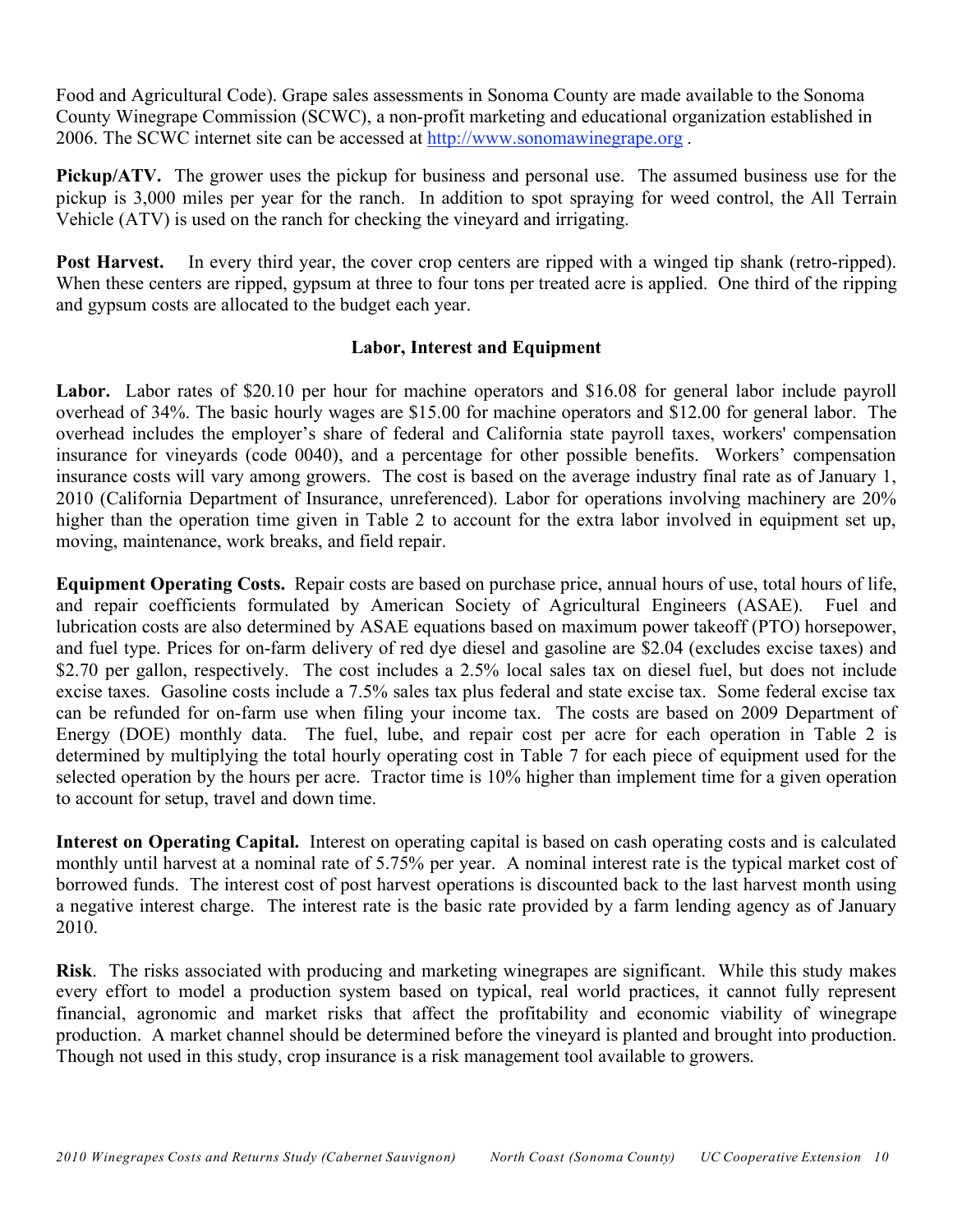## **Cash Overhead Costs**

Cash overhead consists of various cash expenses paid out during the year that are assigned to the whole farm, not to a particular operation.

**Property Taxes***.* Counties in California charge a base property tax rate of 1% on the assessed value of the property. In some counties special assessment districts exist and charge additional taxes on property including equipment, buildings, and improvements. For this study, county taxes are calculated as 1% of the average value of the property. Average value equals new cost plus salvage value divided by 2 on a per acre basis. The salvage value for land is equal to the purchase price because land does not depreciate.

**Insurance**. Insurance for farm investments vary depending on the assets included and the amount of coverage. Property insurance provides coverage for property loss and is charged at 0.767% of the average value of the assets over their useful life. Liability insurance covers accidents on the farm and costs \$621 for the entire farm.

**Office Expense**. Office and business expenses for 30 acres are estimated at \$9,000 annually or \$300 per acre. These expenses include office supplies, telephones, bookkeeping, accounting, legal fees, road maintenance, etc.

**Foreman Salary**. The vineyard employs a single foreman to supervise work crews and production practices. Due to the small acreage, the vineyard employs the foreman 25% of the time and pays one quarter of the annual salary of \$50,000 plus 40% for payroll taxes and benefits.

**Sanitation Services**. Sanitation services provide portable toilets for the vineyard and cost the farm \$2,560 annually. This cost includes delivery and 10 months servicing the toilets.

**Investment Repairs.** Annual maintenance is calculated as 2% of the purchase price. For vineyard establishment, investment repairs are 0.10% or approximately \$40 per acre for trellis and vine repair.

## **Non-Cash Overhead Costs**

Non-cash overhead is calculated as the capital recovery cost for equipment and other farm investments.

**Capital Recovery Costs.** Capital recovery cost is the annual depreciation and interest costs for a capital investment. It is the amount of money required each year to recover the difference between the purchase price and salvage value (unrecovered capital). It is equivalent to the annual payment on a loan for the investment with the down payment equal to the discounted salvage value. This is a more complex method of calculating ownership costs than straight-line depreciation and opportunity costs, but more accurately represents the annual costs of ownership because it takes the time value of money into account (Boehlje and Eidman). The formula for the calculation of the annual capital recovery costs is ((Purchase Price – Salvage Value) x Capital Recovery Factor) + (Salvage Value x Interest Rate).

*Salvage Value*. Salvage value is an estimate of the remaining value of an investment at the end of its useful life. For farm machinery (tractors and implements) the remaining value is a percentage of the new cost of the investment (Boehlje and Eidman). The percent remaining value is calculated from equations developed by the American Society of Agricultural Engineers (ASAE) based on equipment type and years of life. The life in years is estimated by dividing the wear out life, as given by ASAE by the annual hours of use in this operation. For other investments including irrigation systems, buildings, and miscellaneous equipment, the value at the end of its useful life is zero. The salvage value for land is the purchase price because land does not depreciate.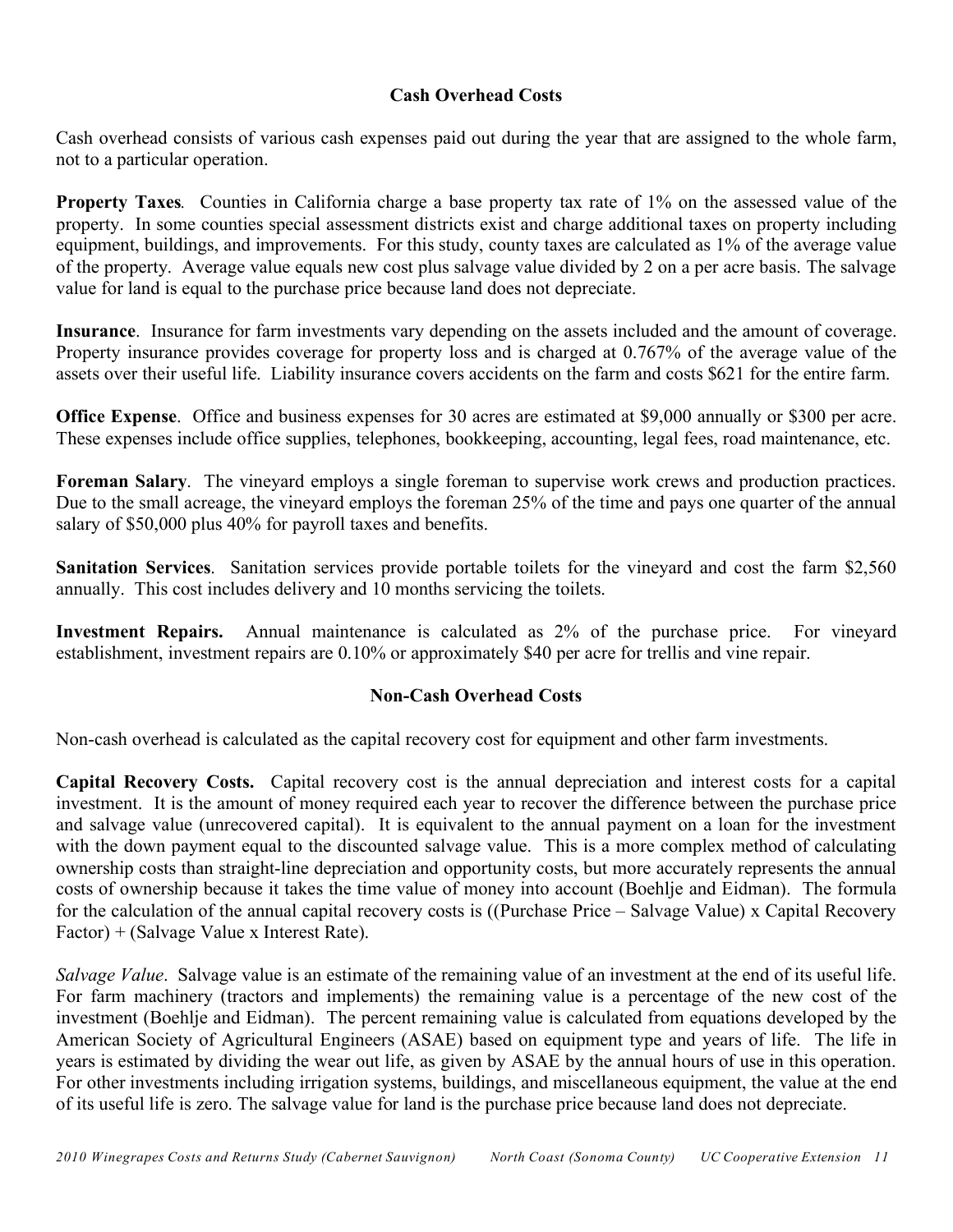*Capital Recovery Factor.* Capital recovery factor is the amortization factor or annual payment whose present value at compound interest is 1. The amortization factor is a table value that corresponds to the interest rate used and the life of the machine.

*Interest Rate*. The interest rate of 4.75% used to calculate capital recovery cost is the effective long term interest rate effective January 1, 2010. The interest rate is provided by a local farm lending agency and will vary according to risk and amount of loan.

**Building.** The shop building is a 400 square foot metal building or buildings on a cement slab.

Land. Based on grower input, bare land is valued at \$65,000 per acre. This study assumes the land was purchased for replanting the vineyard and does not include the value of the vines. Because only 30 of the 35 acres are planted to grapes, land is valued at \$75,833 per planted acre. Price ranges for established vineyards and open land in Sonoma County are reported in "Trends in Agricultural Land & Lease Values" (California Chapter of the American Society of Farm Managers and Rural Appraisers).

**Drip Irrigation System.** Since the vineyard is established on land previously planted to grapevines it is assumed to have an existing well and an adequate water supply. A new pump, 10 horsepower (hp) motor, filter system, and fertilizer injector is installed along with the drip irrigation system prior to planting. The cost of these components plus drip laterals and the labor to install each are included in the irrigation system cost. Water and fertilizers are pumped to the vineyard through a filtration station into a mainline, sub-mains and then the drip laterals along the vine rows. In the first year, one, one-half gallon per minute emitter is punched into the lateral 18-inches from each stake. A second emitter is added in Year 2 so that each vine is centered between two emitters.

**Frost Protection.** Three windmachines are installed in the vineyard on cement pads in the second year and begin operation in the third year. The machines are propane powered and assumed to use 10-15 gallons per hour.

**Fuel Tanks.** A single 250-gallon fuel tank using gravity feed is on a metal stand. The tank is set up in a cement containment pad that meets federal, state, and county regulations.

**Tools.** This includes shop, hand, and miscellaneous field tools and supplies.

**Establishment Cost**. The establishment cost is the sum of the costs for land preparation, trellis system, vines, planting, cash overhead and production expenses for growing the vines through the first year that grapes are harvested. The vineyard establishment cost is used to determine the capital recovery cost, during the production years. The Total Accumulated Net Cash Cost on Table 1 in the third year represents the establishment cost. For this study the cost is \$30,826 per acre or \$924,770 for the 30-acre vineyard. The establishment cost is amortized over the remaining 22 years the vineyard is in production.

**Equipment.** Farm equipment is purchased either new or used. In Table 5, the new purchase price is adjusted to 60% to indicate a mix of new and used equipment. Equipment costs are composed of three parts: non-cash overhead, cash overhead, and operating costs. Both of the overhead factors have been discussed in previous sections. The operating costs consist of repairs, fuel, and lubrication and are discussed under operating costs.

**Table Values.** Due to rounding, the totals may be slightly different from the sum of the components.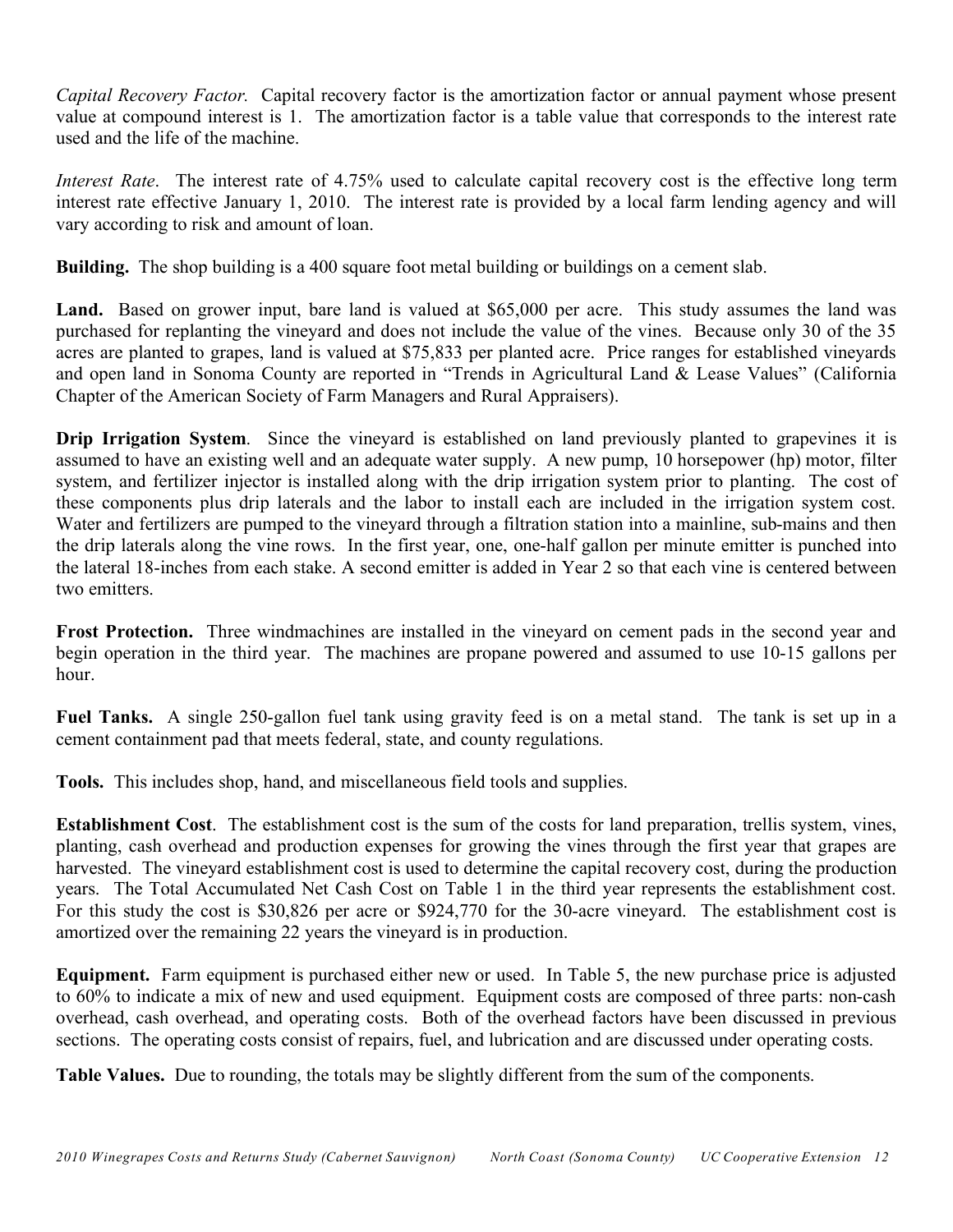#### **REFERENCES**

- American Society of Agricultural Engineers. 1994. *American Society of Agricultural Engineers Standards Yearbook*. Russell H. Hahn and Evelyn E. Rosentreter (ed.) St. Joseph, Missouri. 41st edition.
- Boehlje, Michael D., and Vernon R. Eidman. 1984. *Farm Management*. John Wiley and Sons. New York, New York
- California Chapter of the American Society of Farm Managers and Rural Appraisers. 2010. *Trends in Agricultural Land and Lease Values.* California Chapter of the American Society of Farm Managers and Rural Appraisers, Inc. Woodbridge, CA. http://calasfmra.com
- California State Department of Food and Agriculture. 2005-2009. Table 10 of Final Grape Crush Report. California Department of Food and Agriculture. Sacramento, CA. Internet accessed 2010. http://www.nass.usda.gov/Statistics\_by\_State/California/Publications/Grape\_Crush/
- California State Board of Equalization. *Fuel Tax Division Tax Rates.* Internet accessed January 2010. http://www.boe.ca.gov/sptaxprog/spftdrates.htm
- Energy Information Administration. 2009. *Weekly Retail on Highway Gasoline and Diesel Prices 2009.* Internet accessed January 2010. http://tonto.eix.doe.gov/oog/info/wohdp
- Smith, Rhonda, Karen M. Klonsky, and Richard L. De Moura. *Sample Costs to Establish A Vineyard And Produce Winegrapes, Chardonnay, Sonoma County – 2004*. University of California, Cooperative Extension. Department of Agricultural and Resource Economics. Davis, CA.
- Sonoma County Winegrape Commission. Internet accessed March 29, 2010. http://www.sonomawinegrape.org/
- University of California, Division of Agriculture and Natural Resources. 1992. *Grape Pest Management*. Donald L. Flaherty, et. al. (ed.) Second Edition. University of California, Division of Agriculture and Natural Resources. Oakland, California. Publication 3343.
- University of California Statewide IPM Project. 2010. *UC Pest Management Guidelines, Grapes*. University of California, Davis, CA. Internet accessed January 2010. http://www.ipm.ucdavis.edu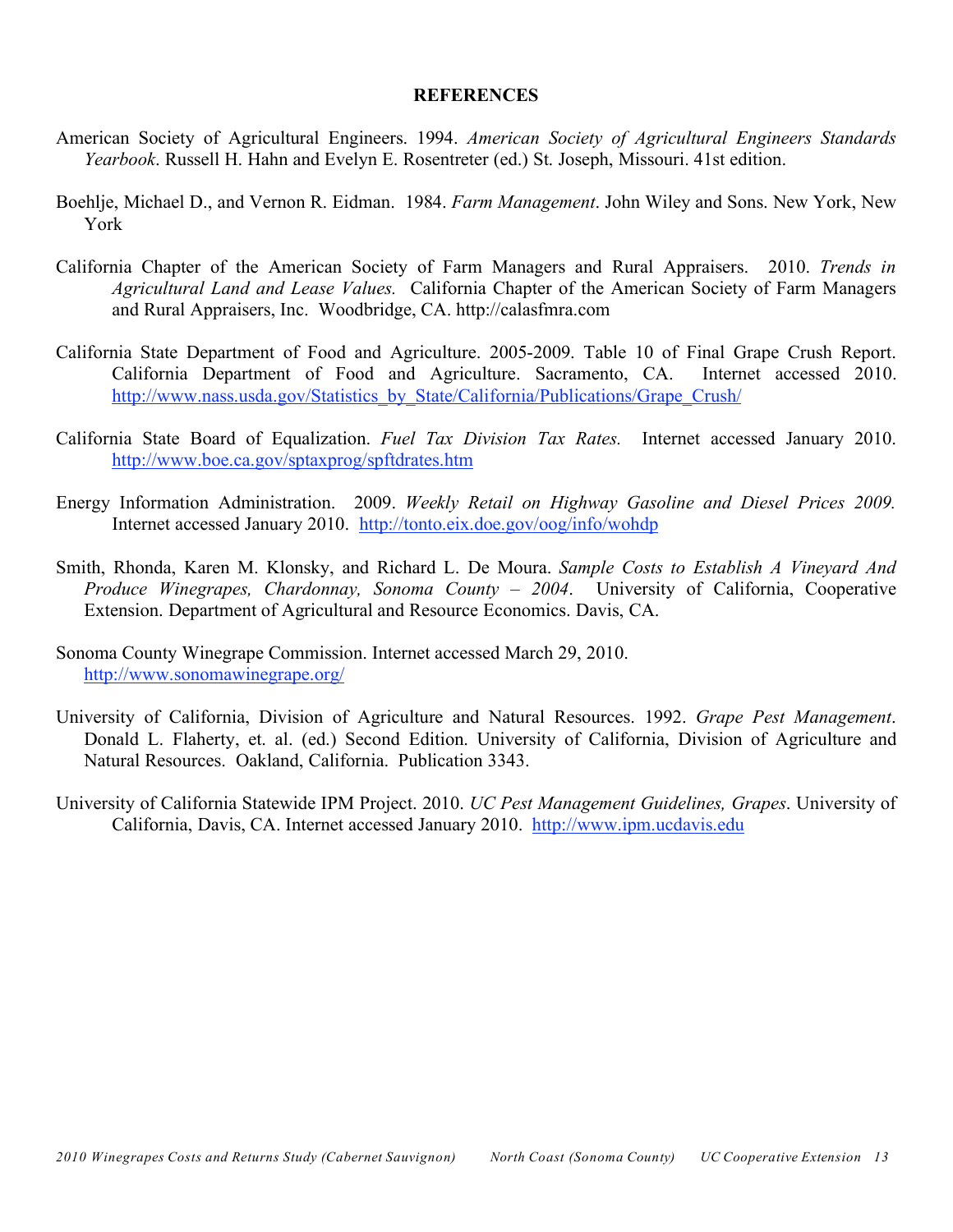#### UC COOPERATIVE EXTENSION **Table 1. COSTS PER ACRE TO ESTABLISH A VINEYARD** NORTH COAST - Sonoma County 2010

|                                                                                   |              | Cost Per Acre |          |
|-----------------------------------------------------------------------------------|--------------|---------------|----------|
|                                                                                   | 1st<br>Year: | 2nd           | 3rd      |
| Tons Per Acre:                                                                    |              |               | 1.50     |
| Land Preparation Costs:                                                           |              |               |          |
| Site Determination: Development Fee                                               | 31           |               |          |
| Site Prep: Soil Test (1 per 10 acres x 3 depths)                                  | 18           |               |          |
| Site Prep: Nematode Sampling (1 per 10 acres)                                     | 7            |               |          |
| Site Prep: Vineyard Removal                                                       | 600          |               |          |
| Site Prep: Fertilize (Lime, Gypsum & Compost)                                     | 700          |               |          |
| Site Prep: Rip 3X                                                                 | 350          |               |          |
| Site Prep: Pull old vine roots, pickup rocks                                      | 350          |               |          |
| Site Prep: Disk 6X (smooth ground for planting)                                   | 150          |               |          |
| Cover Crop: Plant cover crop (Barley) & spread straw                              | 50           |               |          |
| Cover Crop: Mow cover crop                                                        | 18           |               |          |
| Cover Crop: Disk cover crop 3X                                                    | 44           |               |          |
| Plant: Mark, Layout, Stake Vineyard                                               | 325          |               |          |
| Trellis: Install Trellis (over 2 years)                                           | 10,000       |               |          |
| Irrigation: Install Drip & Submains (includes materials)                          | 3,200        |               |          |
| Plant: (vines, labor, cartons)                                                    | 5,826        |               |          |
| TOTAL SITE PREP AND PLANTING COSTS                                                | 21,670       |               |          |
| Cultural Costs:                                                                   |              |               |          |
| Irrigate: (water $&$ labor)                                                       | 64           | 81            | 130      |
| Weed: Vine Row Spray (Buccaneer)                                                  | 27           | 25            | 25       |
| Plant: Replant 2% Yr 1, 1% Yr 2 (vines, labor, cartons)                           | 102          | 59            |          |
| Fertilize: (4X Yrs 1 & 2.1X Yr 3) Through drip (3-18-18)                          | 76           | 76            | 19       |
| Weed: Hand Weed Vine Row                                                          | 213          |               |          |
| Cover Crop: Disc CC centers (cover crop preparation)                              | 8            | 8             | 8        |
| Cover Crop: Plant & Roll CC centers (Yrs 1-2, Barley. Yr 3, Legume/Grass Mixture) | 24           | 24            | 34       |
| Labor: Miscellaneous labor after planting                                         | 250          |               |          |
| Train: Prune to 2 buds                                                            |              | 603           |          |
| Train: Train vines & tie                                                          |              | 1,000         |          |
| Weed: Vine Row Winter Spray (Yr 2 Buccaneer, Prowl) (Yr 3 Buccaneer, Chateau)     |              | 28            | 67       |
| Weed: Mow CC $& NC$ centers (Yr 3 includes shred prunings)                        |              | 32            | 32       |
| Weed: Disc Centers (Yr 2, CC & NC. Yr 3 CC)                                       |              | 33            | 8        |
| Weed: Mow NC centers                                                              |              |               | 16       |
| Fertilize: 1X Through drip (12-26-26)                                             |              |               | 44       |
| Prune: Winter                                                                     |              |               | 289      |
| Frost Protection: 10X                                                             |              |               | 240      |
| Train: Tie Cordons                                                                |              |               | 161      |
| Sucker: Sucker Cordons                                                            |              |               | 322      |
| Disease: Mildew (Thiolux, Champ) 2X                                               |              |               | 91       |
| Disease: Mildew (Sulfur Dust) Alternate Rows                                      |              |               | 42       |
| Fertilize: Petiole Analysis                                                       |              |               | 5        |
| Train: Move Wires & Stuff Shoots 3X                                               |              |               | 498      |
| Prune: Crop Adjustment (thin fruit)                                               |              |               |          |
| Disease: Mildew @ Prebloom (Pristine). Fertilize: (Zn, B)                         |              |               | 64<br>96 |
| Disease: Mildew @ Preveraison (Rally)                                             |              |               |          |
|                                                                                   |              |               | 68       |
| <b>PCA</b>                                                                        |              |               | 70       |
| Pickup Use                                                                        | 114          | 114           | 114      |
| ATV Use                                                                           | 23           | 23            | 23       |
| TOTAL CULTURAL COSTS                                                              | 901          | 2,105         | 2,467    |
| Harvest Costs:                                                                    |              |               |          |
| Harvest and Haul                                                                  |              |               | 473      |
| TOTAL HARVEST COSTS                                                               |              |               | 473      |
| Assessments:                                                                      |              |               |          |
| Sonoma County Winegrape Commission                                                |              |               | 17       |
| TOTAL ASSESSMENT COSTS                                                            |              |               | 17       |
| Interest On Operating Capital @ 5.75%                                             | 947          | 82            | 67       |
| TOTAL OPERATING COSTS/ACRE                                                        | 23,518       | 2,187         | 3,023    |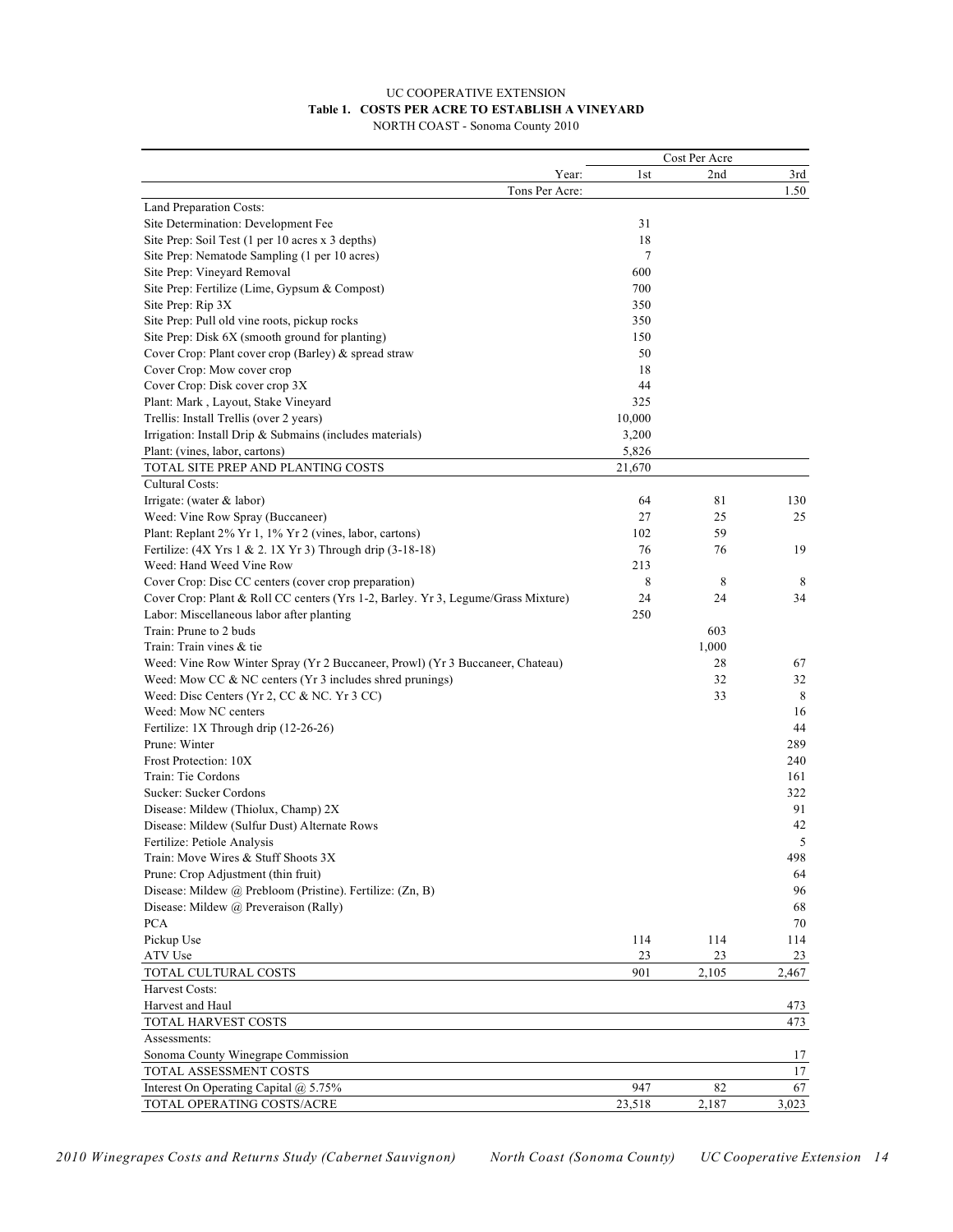#### UC COOPERATIVE EXTENSION **Table 1. continued**

|                                       |        | Cost Per Acre |        |  |  |
|---------------------------------------|--------|---------------|--------|--|--|
| Year:                                 | 1st    | 2nd           | 3rd    |  |  |
| Tons Per Acre:                        |        |               | 1.50   |  |  |
| <b>CASH OVERHEAD:</b>                 |        |               |        |  |  |
| Liability Insurance                   | 19     | 19            | 19     |  |  |
| Office Expense                        | 300    | 300           | 583    |  |  |
| <b>Sanitation Fees</b>                | 85     | 85            | 300    |  |  |
| Manager's Salary                      | 583    | 583           | 85     |  |  |
| <b>Property Taxes</b>                 | 773    | 772           | 790    |  |  |
| Property Insurance                    | 11     | 11            | 24     |  |  |
| <b>Investment Repairs</b>             | 15     | 15            | 75     |  |  |
| TOTAL CASH OVERHEAD COSTS             | 1,787  | 1,786         | 1,878  |  |  |
| <b>TOTAL CASH COSTS/ACRE</b>          | 25,306 | 3,973         | 4,901  |  |  |
| INCOME/ACRE FROM PRODUCTION           |        |               | 3,354  |  |  |
| NET CASH COSTS/ACRE FOR THE YEAR      | 25,306 | 3,973         | 1,547  |  |  |
| PROFIT/ACRE ABOVE CASH COSTS          |        |               |        |  |  |
| ACCUMULATED NET CASH COSTS/ACRE       | 25,306 | 29,279        | 30,826 |  |  |
| NON-CASH OVERHEAD (Capital Recovery): |        |               |        |  |  |
| <b>Buildings</b>                      | 37     | 37            | 37     |  |  |
| Land                                  | 3,602  | 3,602         | 3,602  |  |  |
| <b>Fuel Tanks</b>                     | 10     | 10            | 10     |  |  |
| Shop Tools                            | 11     | 11            | 11     |  |  |
| Wind Machines                         |        |               | 217    |  |  |
| Equipment                             | 172    | 156           | 216    |  |  |
| TOTAL INTEREST ON INVESTMENT          | 3,832  | 3,816         | 4,093  |  |  |
| TOTAL COST/ACRE FOR THE YEAR          | 29,138 | 7,789         | 8,994  |  |  |
| INCOME/ACRE FROM PRODUCTION           |        |               | 3,354  |  |  |
| TOTAL NET COST/ACRE FOR THE YEAR      | 29,138 | 7,789         | 5,640  |  |  |
| NET PROFIT/ACRE ABOVE TOTAL COST      |        |               |        |  |  |
| TOTAL ACCUMULATED NET COST/ACRE       | 29,138 | 36,927        | 42,567 |  |  |

CC=Cover Crop Centers, NC=Non Cover Crop Centers

Income  $=$  \$2,236 per ton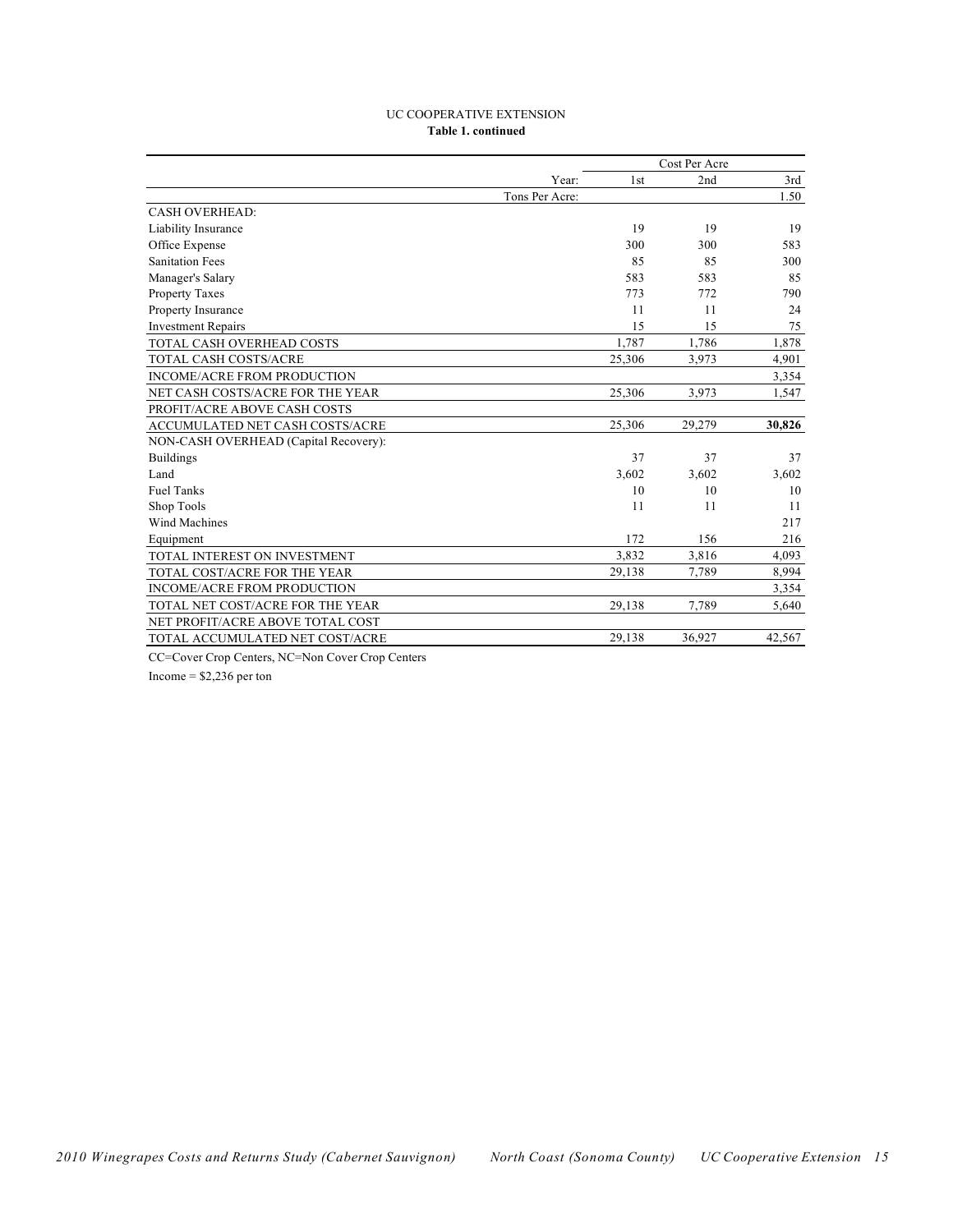#### UC COOPERATIVE EXTENSION **Table 2. COSTS PER ACRE to PRODUCE WINEGRAPES** NORTH COAST -Sonoma 2010

|                                                                        | Operation |                  |                  |                                          |                  |                |      |
|------------------------------------------------------------------------|-----------|------------------|------------------|------------------------------------------|------------------|----------------|------|
|                                                                        | Time      |                  | Labor Fuel, Lube | Cash and Labor Cost per acre<br>Material | Custom/          | Total          | Your |
| Operation                                                              | (Hrs/A)   |                  | Cost & Repairs   | Cost                                     | Rent             | Cost           | Cost |
| Cultural:                                                              |           |                  |                  |                                          |                  |                |      |
| Weed: Spray Vine Row (Goal, Chateau)                                   | 0.84      | 20               | 2                | 102                                      | $\boldsymbol{0}$ | 124            |      |
| Prune: Winter Pruning                                                  | 18.00     | 289              | $\boldsymbol{0}$ | $\boldsymbol{0}$                         | $\mathbf{0}$     | 289            |      |
| CM: Tie Cordons                                                        | 10.00     | 161              | $\boldsymbol{0}$ | $\boldsymbol{0}$                         | $\mathbf{0}$     | 161            |      |
| Weed: Mow NC centers (shred prunings @ March mowing)                   | 0.43      | 10               | 6                | $\mathbf{0}$                             | $\theta$         | 16             |      |
| Weed: Mow CC centers                                                   | 0.43      | 10               | 6                | $\boldsymbol{0}$                         | $\theta$         | 16             |      |
| Weed: Disc CC centers 1X/3 Yrs                                         | 0.32      | 8                | 3                | $\boldsymbol{0}$                         | $\boldsymbol{0}$ | 11             |      |
| Disease: Mildew (Thiolux [S]. Champ [Cu]) 2X                           | 0.76      | 18               | 9                | 64                                       | $\mathbf{0}$     | 91             |      |
| Frost Protection: Windmachines 10X                                     | 5.57      | 90               | $\boldsymbol{0}$ | 150                                      | $\mathbf{0}$     | 240            |      |
| CM: Cordon Sucker                                                      | 20.00     | 322              | $\mathbf{0}$     | $\boldsymbol{0}$                         | $\theta$         | 322            |      |
| Disease: Mildew (Sulfur Dust)                                          | 1.18      | 28               | 11               | 12                                       | $\mathbf{0}$     | 51             |      |
| Weed: Disc & Roll CC centers 1X/3 Yrs                                  | 0.16      | 4                | $\overline{c}$   | $\boldsymbol{0}$                         | $\mathbf{0}$     | 6              |      |
| Weed: Disc CC centers 2X/3 Yrs                                         | 0.32      | 8                | 3                | $\boldsymbol{0}$                         | $\mathbf{0}$     | 11             |      |
| Fertilize: through drip (CAN17)                                        | 0.03      | $\boldsymbol{0}$ | $\boldsymbol{0}$ | 8                                        | $\mathbf{0}$     | 8              |      |
| Fertilize: Petiole Sampling & Analysis @ bloom                         | 0.00      | $\mathbf{0}$     | $\mathbf{0}$     | 5                                        | $\theta$         | 5              |      |
| CM: Move Wires                                                         | 29.00     | 466              | $\boldsymbol{0}$ | $\boldsymbol{0}$                         | $\mathbf{0}$     | 466            |      |
| Disease: Mildew (Pristine). Fertilize: Foliar (Solubor [B], Zinc [Zn]) | 1.15      | 28               | 13               | 55                                       | $\boldsymbol{0}$ | 96             |      |
| Weed: Vine Row (Buccaneer)                                             | 0.84      | 20               | $\overline{c}$   | $\overline{c}$                           | $\mathbf{0}$     | 25             |      |
| Fertilize: through drip (12-26-26)                                     | 0.05      | 1                | $\boldsymbol{0}$ | 90                                       | $\mathbf{0}$     | 91             |      |
| Weed: Mow CC centers 2X/3 Yrs                                          | 0.57      | 14               | 7                | $\boldsymbol{0}$                         | $\theta$         | 21             |      |
| Weed: Mow NC centers                                                   | 0.86      | 21               | 11               | $\boldsymbol{0}$                         | $\mathbf{0}$     | 32             |      |
| CM: Leaf Removal (machine)                                             | 0.00      | $\boldsymbol{0}$ | $\boldsymbol{0}$ | $\boldsymbol{0}$                         | 75               | 75             |      |
| CM: Hedge Vines (machine)                                              | 0.00      | $\boldsymbol{0}$ | $\mathbf{0}$     | $\boldsymbol{0}$                         | 50               | 50             |      |
| CM: Clean Up (check if vines open)                                     | 6.00      | 96               | $\boldsymbol{0}$ | $\boldsymbol{0}$                         | $\mathbf{0}$     | 96             |      |
| CM: Crop Adjustment (thin fruit)                                       | 12.50     | 201              | $\mathbf{0}$     | $\mathbf{0}$                             | $\Omega$         | 201            |      |
| Irrigate: (water $&$ labor)                                            | 3.30      | 53               | $\boldsymbol{0}$ | 99                                       | $\mathbf{0}$     | 152            |      |
| Insect: Mites (Acramite) 1X/3 Yrs. 1/3 cost each year                  | 0.38      | 9                | $\overline{4}$   | 23                                       | $\boldsymbol{0}$ | 36             |      |
| Disease: Mildew @ preveraison (Rally)                                  | 1.15      | 28               | 13               | 28                                       | $\mathbf{0}$     | 68             |      |
| CM: Crop Adjustment (green drop)                                       | 7.00      | 113              | $\boldsymbol{0}$ | $\boldsymbol{0}$                         | $\mathbf{0}$     | 113            |      |
| Fertilize: Petiole Sampling & Analysis (at veraison) 1X/3 Yrs          | 0.00      | $\mathbf{0}$     | $\mathbf{0}$     | $\overline{2}$                           | $\theta$         | $\overline{2}$ |      |
| Pest Control Adviser                                                   | 0.00      | $\boldsymbol{0}$ | $\boldsymbol{0}$ | $\boldsymbol{0}$                         | 70               | 70             |      |
| Pickup Truck Use                                                       | 3.33      | 80               | 33               | $\boldsymbol{0}$                         | $\mathbf{0}$     | 114            |      |
| <b>ATV</b>                                                             | 0.85      | 21               | $\overline{c}$   | $\boldsymbol{0}$                         | $\mathbf{0}$     | 23             |      |
| TOTAL CULTURAL COSTS                                                   | 124.14    | 2,098            | 120              | 630                                      | 195              | 3,083          |      |
| Harvest:                                                               |           |                  |                  |                                          |                  |                |      |
| Harvest-Hand Labor & Haul                                              | 0.00      | $\boldsymbol{0}$ | $\boldsymbol{0}$ | $\boldsymbol{0}$                         | 450              | 450            |      |
| Assessment                                                             | 0.00      | $\mathbf{0}$     | $\boldsymbol{0}$ | 56                                       | $\theta$         | 56             |      |
| <b>TOTAL HARVEST COSTS</b>                                             | 0.00      | $\overline{0}$   | $\boldsymbol{0}$ | 56                                       | 450              | 506            |      |
| Postharvest:                                                           |           |                  |                  |                                          |                  |                |      |
| Fertilize: Petiole Sampling & Analysis 1X/3 Yrs                        | 0.00      | $\mathbf{0}$     | $\mathbf{0}$     | $\overline{c}$                           | $\overline{0}$   | $\overline{2}$ |      |
| Weed: Rip Cover Crop Centers (custom) 1X/3 Yrs                         | 0.00      | $\mathbf{0}$     | $\mathbf{0}$     | $\boldsymbol{0}$                         | 21               | 21             |      |
| Amendment: (Gypsum) CC centers 1X/3 Yrs                                | 0.00      | $\boldsymbol{0}$ | $\boldsymbol{0}$ | 37                                       | $\bf{0}$         | 37             |      |
| Weed: Disc CC centers 1X/3 Yrs                                         | 0.16      | $\overline{4}$   | $\overline{c}$   | $\boldsymbol{0}$                         | $\mathbf{0}$     | 6              |      |
| Weed: Plant Cover Crop in CC centers 1X/3 Yrs                          | 0.08      | $\overline{c}$   | 1                | 9                                        | $\boldsymbol{0}$ | 11             |      |
| TOTAL POSTHARVEST COSTS                                                | 0.24      | 6                | 3                | 47                                       | 21               | $77 \,$        |      |
| Interest on operating capital $@$ 5.75%                                |           |                  |                  |                                          |                  | 78             |      |
| TOTAL OPERATING COSTS/ACRE                                             |           | 2,126            | 131              | 742                                      | 666              | 3,744          |      |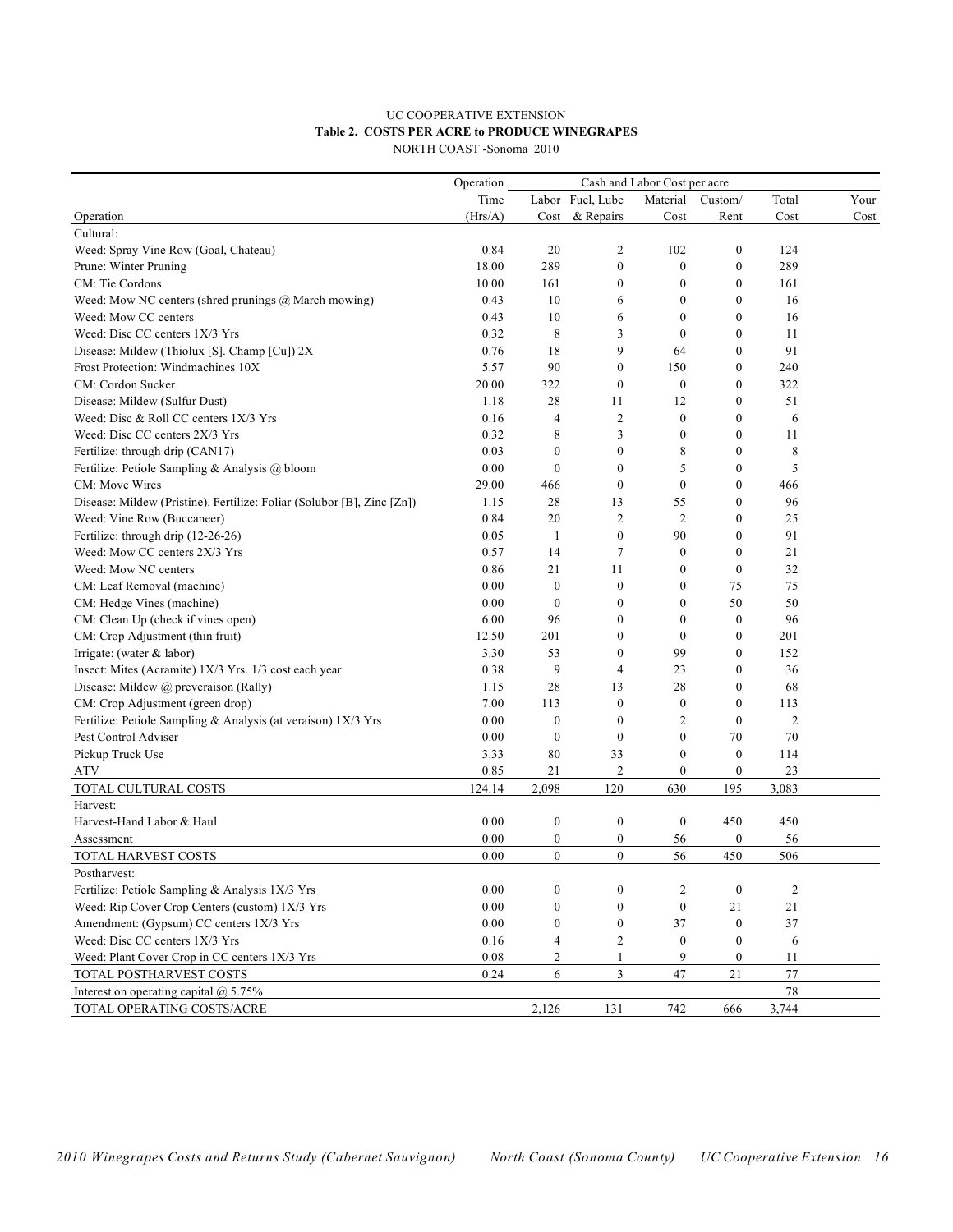#### UC COOPERATIVE EXTENSION **Table 2. Continued**

|                                    | Operation |               |                  |                    |         |        |      |
|------------------------------------|-----------|---------------|------------------|--------------------|---------|--------|------|
|                                    | Time      |               | Labor Fuel, Lube | Material           | Custom/ | Total  | Your |
| Operation                          | (Hrs/A)   | Cost          | & Repairs        | Cost               | Rent    | Cost   | Cost |
| <b>CASH OVERHEAD:</b>              |           |               |                  |                    |         |        |      |
| Liability Insurance                |           |               |                  |                    |         | 21     |      |
| Manager's Salary                   |           |               |                  |                    |         | 583    |      |
| Office Expense                     |           |               |                  |                    |         | 300    |      |
| Sanitation Fees (Portable Toilets) |           |               |                  |                    |         | 85     |      |
| Property Taxes                     |           |               |                  |                    |         | 944    |      |
| Property Insurance                 |           |               |                  |                    |         | 142    |      |
| <b>Investment Repairs</b>          |           |               |                  |                    |         | 115    |      |
| TOTAL CASH OVERHEAD COSTS          |           |               |                  |                    |         | 2,190  |      |
| TOTAL CASH COSTS/ACRE              |           |               |                  |                    |         | 5,934  |      |
| NON-CASH OVERHEAD:                 |           | Per producing |                  | <b>Annual Cost</b> |         |        |      |
|                                    |           | Acre          |                  | Capital Recovery   |         |        |      |
| Building                           |           | 533           |                  | 37                 |         | 37     |      |
| Land                               |           | 75,833        |                  | 3,602              |         | 3,602  |      |
| Wind Machines                      |           | 3,000         |                  | 217                |         | 217    |      |
| Fuel Tanks                         |           | 150           |                  | 10                 |         | 10     |      |
| Shop Tools                         |           | 83            |                  | 11                 |         | 11     |      |
| Vineyard Establishment             |           | 30,826        |                  | 2,289              |         | 2,289  |      |
| Equipment                          |           | 2,087         |                  | 203                |         | 203    |      |
| TOTAL NON-CASH OVERHEAD COSTS      |           | 112,513       |                  | 6,369              |         | 6,369  |      |
| TOTAL COSTS/ACRE                   |           |               |                  |                    |         | 12,304 |      |

CM=Canopy Management. X=number of times as 2X= 2 times or 2 passes. CC=Cover Crop, NC=Non Cover

Costs for operations not done each year are allocated each year accordingly.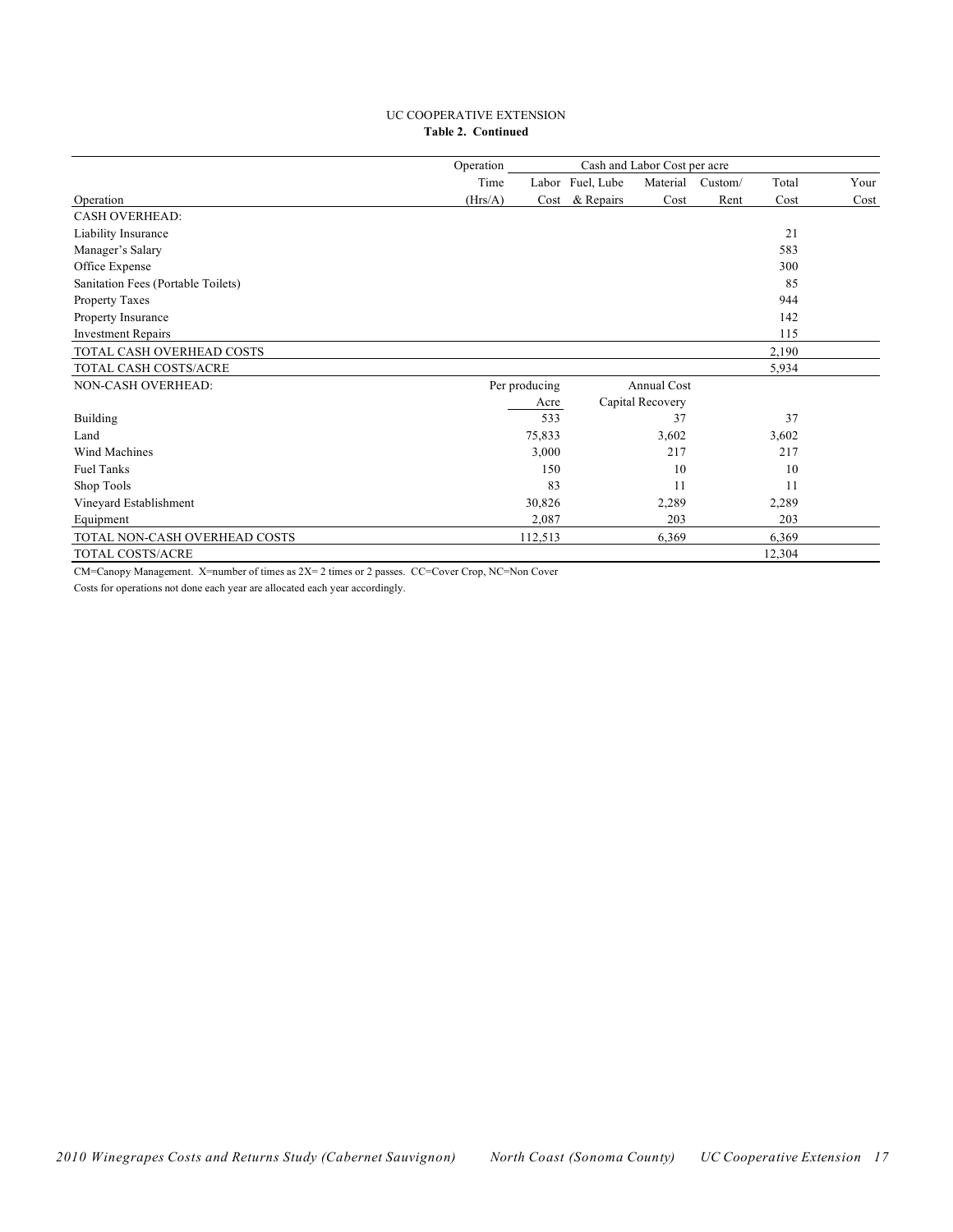#### UC COOPERATIVE EXTENSION **Table 3. COSTS AND RETURNS PER ACRE to PRODUCE WINEGRAPES** NORTH COAST - Sonoma 2010

|                                                    | Quantity/ |       | Price or  | Value or       | Your |
|----------------------------------------------------|-----------|-------|-----------|----------------|------|
|                                                    | Acre      | Unit  | Cost/Unit | Cost/Acre      | Cost |
| <b>GROSS RETURNS</b>                               |           |       |           |                |      |
| Cabernet Sauvignon Winegrapes                      | 5.00      | ton   | 2,236.00  | 11,180         |      |
| OPERATING COSTS                                    |           |       |           |                |      |
| Herbicide:                                         |           |       |           |                |      |
| Goal 2XL                                           | 1.00      | pint  | 17.25     | 17             |      |
| Chateau                                            | 10.00     | 0Z    | 8.47      | 85             |      |
| Buccaneer                                          | 0.50      | pint  | 4.37      | $\overline{c}$ |      |
| <b>Fungicide:</b>                                  |           |       |           |                |      |
| Champ 2 Flowable (copper)                          | 7.20      | pint  | 5.89      | 42             |      |
| Thiolux Micro Sul (sulfur)                         | 24.00     | 1b    | 0.90      | 22             |      |
| Sulfur Dust                                        | 55.00     | 1b    | 0.21      | 12             |      |
| Pristine                                           | 10.00     | 0Z    | 3.77      | 38             |      |
| Rally 40WS                                         | 5.00      | 0Z    | 5.50      | 28             |      |
| Insecticide:                                       |           |       |           |                |      |
| Acramite 50 WS                                     | 0.33      | 1b    | 69.17     | 23             |      |
| <b>Frost Protection:</b>                           |           |       |           |                |      |
| Wind Machine (Propane $(a)$ \$1.97 per gallon)     | 50.00     | hr/ac | 3.00      | 150            |      |
| Water:                                             |           |       |           |                |      |
| Water pumped                                       | 6.00      | acin  | 16.50     | 99             |      |
| <b>Fertilizer/Amendments:</b>                      |           |       |           |                |      |
| CAN-17 (17-0-0, 12.64 lbs/gal)                     | 44.10     | 1b    | 0.18      | 8              |      |
| 12-26-26 (water soluble)                           | 62.50     | 1b    | 1.44      | 90             |      |
| Solubor (Boron)                                    | 4.90      | 1b    | 1.63      | 8              |      |
| Neutral Zinc                                       | 3.84      | 1b    | 2.50      | 10             |      |
| Gypsum (includes haul $&$ spread)                  | 0.83      | ton   | 45.00     | 37             |      |
| Petiole Analysis                                   | 0.21      | each  | 40.00     | 8              |      |
| Seed:                                              |           |       |           |                |      |
| Legume/Grass Mix (alternate centers, 1X/3 Yr)      | 17.00     | 1b    | 0.50      | 9              |      |
| Custom/Contract:                                   |           |       |           |                |      |
| PCA (pest, nutrition)                              | 1.00      | acre  | 70.00     | 70             |      |
| Leaf Removal                                       | 1.00      | acre  | 75.00     | 75             |      |
| Hedge Vines                                        | 2.00      | acre  | 25.00     | 50             |      |
| Harvest & Haul                                     | 1.00      | acre  | 450.00    | 450            |      |
| Rip Cover Crop Centers                             | 0.17      | acre  | 125.00    | 21             |      |
| Assessment:                                        |           |       |           |                |      |
| Sonoma County Winegrape Commission (0.5% of gross) | 0.01      | gross | 11,180.00 | 56             |      |
| Labor (machine)                                    | 16.59     | hrs   | 20.10     | 333            |      |
| Labor (non-machine)                                | 111.45    | hrs   | 16.08     | 1,792          |      |
| Fuel - Gas                                         | 10.01     | gal   | 2.67      | $27\,$         |      |
| Fuel - Diesel                                      | 25.83     | gal   | 2.04      | 53             |      |
| Lube                                               |           |       |           | 12             |      |
| Machinery repair                                   |           |       |           | 40             |      |
| Interest on operating capital $@$ 5.75%            |           |       |           | 78             |      |
| TOTAL OPERATING COSTS/ACRE                         |           |       |           | 3,744          |      |
| NET RETURNS ABOVE OPERATING COSTS                  |           |       |           | 7,436          |      |
| CASH OVERHEAD COSTS:                               |           |       |           |                |      |
| Liability Insurance                                |           |       |           | 21             |      |
| Manager's Salary                                   |           |       |           | 583            |      |
| Office Expense                                     |           |       |           | 300            |      |
| Sanitation Fees (Portable Toilets)                 |           |       |           | 85             |      |
| Property Taxes                                     |           |       |           | 944            |      |
| Property Insurance                                 |           |       |           | 142            |      |
| <b>Investment Repairs</b>                          |           |       |           | 115            |      |
| TOTAL CASH OVERHEAD COSTS/ACRE                     |           |       |           | 2,190          |      |
| TOTAL CASH COSTS/ACRE                              |           |       |           | 5,934          |      |

*2010 Winegrapes Costs and Returns Study (Cabernet Sauvignon) North Coast (Sonoma County) UC Cooperative Extension 18*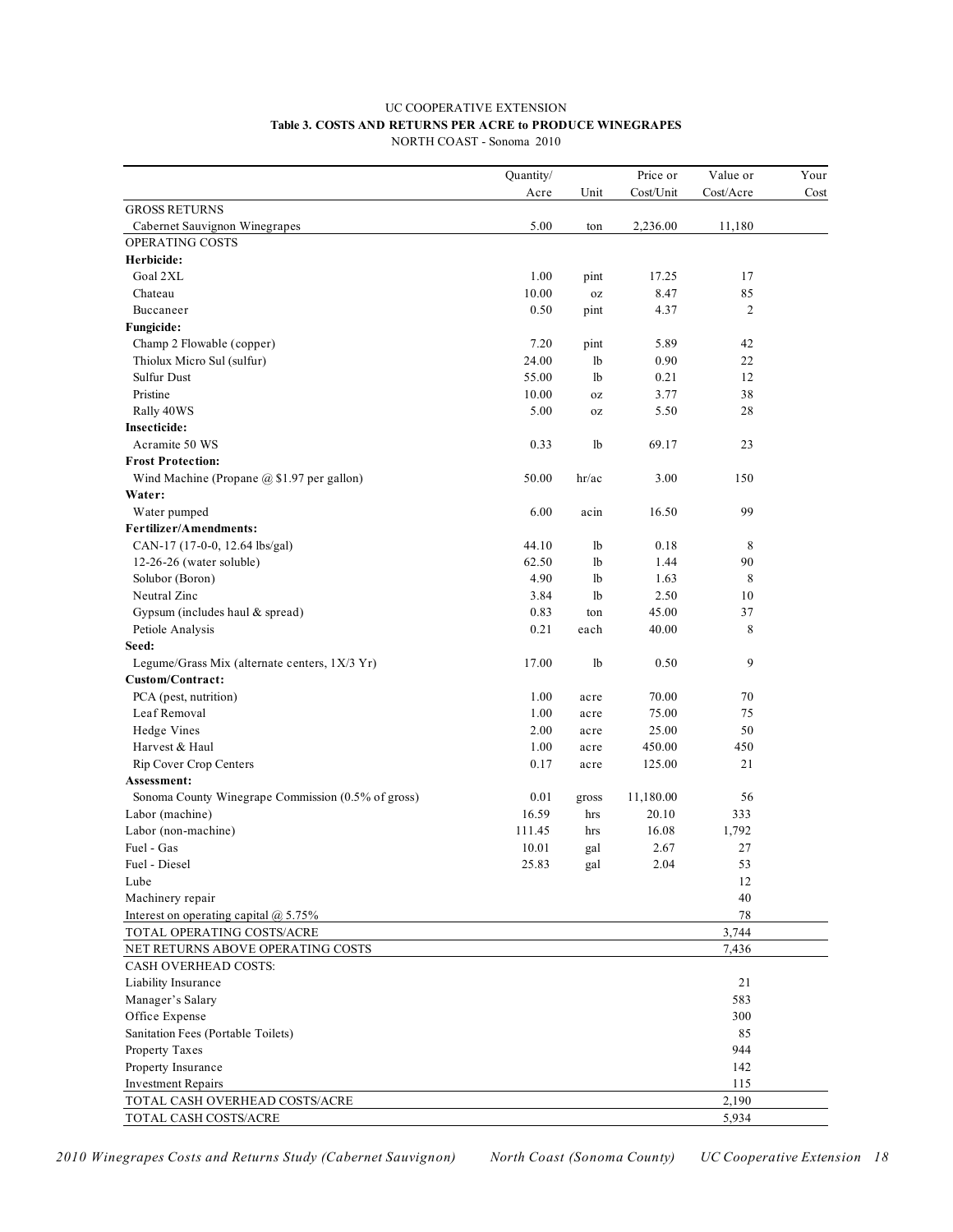#### UC COOPERATIVE EXTENSION **Table 3. Continued**

|                                            | Quantity/ |      | Price or  | Value or  | Your |
|--------------------------------------------|-----------|------|-----------|-----------|------|
|                                            | Acre      | Unit | Cost/Unit | Cost/Accr | Cost |
| NON-CASH OVERHEAD COSTS (Capital Recovery) |           |      |           |           |      |
| <b>Building</b>                            |           |      |           | 37        |      |
| Land                                       |           |      |           | 3,602     |      |
| Wind Machines                              |           |      |           | 217       |      |
| <b>Fuel Tanks</b>                          |           |      |           | 10        |      |
| Shop Tools                                 |           |      |           | 11        |      |
| Vineyard Establishment                     |           |      |           | 2,289     |      |
| Equipment                                  |           |      |           | 203       |      |
| TOTAL NON-CASH OVERHEAD COSTS/ACRE         |           |      |           | 6,369     |      |
| <b>TOTAL COSTS/ACRE</b>                    |           |      |           | 12,304    |      |
| NET RETURNS ABOVE TOTAL COSTS              |           |      |           | $-1.124$  |      |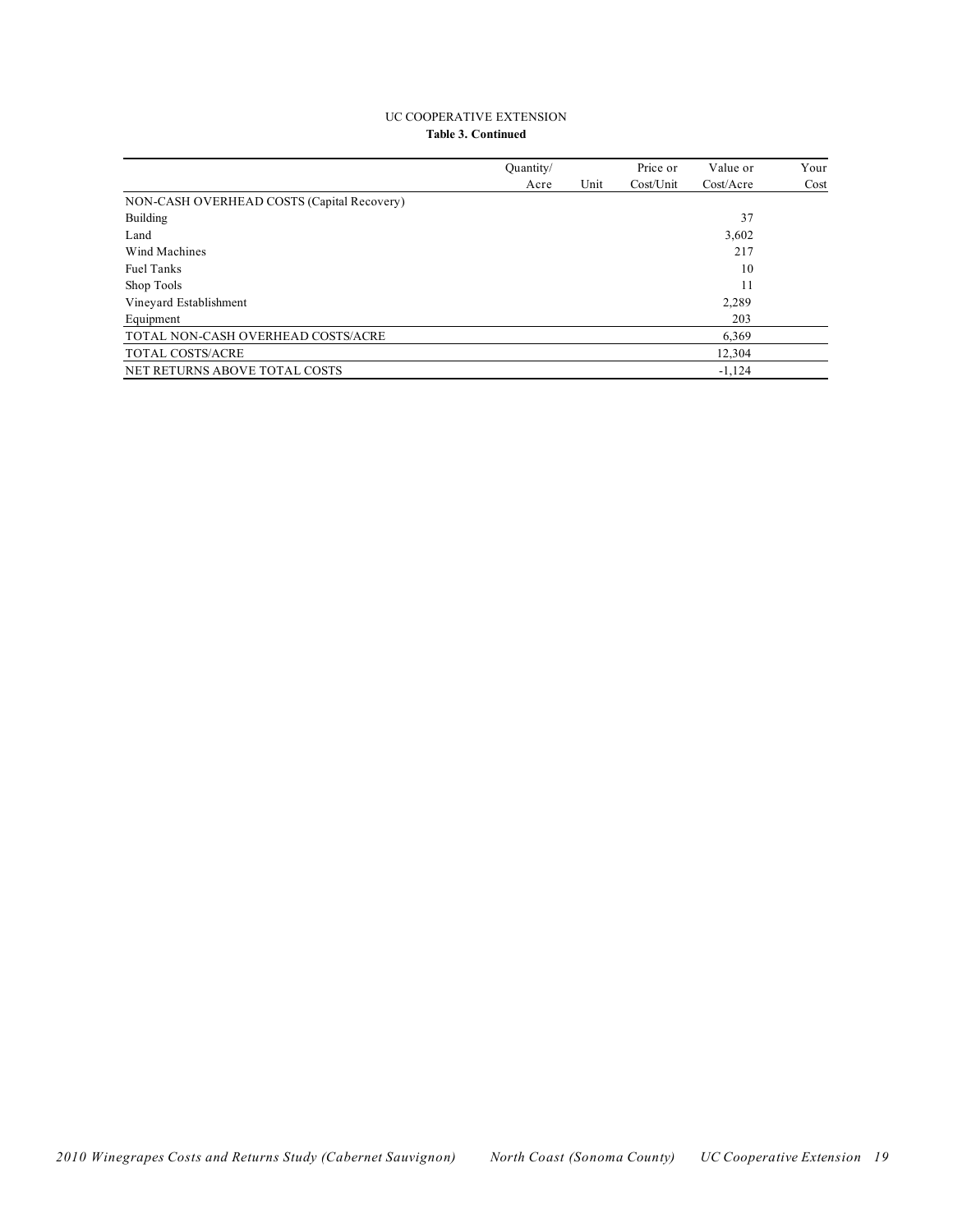### UC COOPERATIVE EXTENSION **Table 4. MONTHLY CASH COSTS PER ACRE to PRODUCE WINEGRAPES**

| Beginning JAN 10                                                       | <b>JAN</b>       | <b>FEB</b>       | <b>MAR</b>       | <b>APR</b>     | <b>MAY</b>     | <b>JUN</b>       | $\text{JUL}$   | AUG              | <b>SEP</b>     | OCT              | <b>NOV</b>       | DEC              | <b>TOTAL</b> |
|------------------------------------------------------------------------|------------------|------------------|------------------|----------------|----------------|------------------|----------------|------------------|----------------|------------------|------------------|------------------|--------------|
| Ending DEC 10                                                          | $10\,$           | $10\,$           | 10               | 10             | 10             | 10               | 10             | 10               | 10             | 10               | $10\,$           | $10\,$           |              |
| Cultural:                                                              |                  |                  |                  |                |                |                  |                |                  |                |                  |                  |                  |              |
| Weed: Spray Vine Row (Goal, Chateau)                                   | 124              |                  |                  |                |                |                  |                |                  |                |                  |                  |                  | 124          |
| Prune: Winter Pruning                                                  | 289              |                  |                  |                |                |                  |                |                  |                |                  |                  |                  | 289          |
| CM: Tie Cordons                                                        |                  | 161              |                  |                |                |                  |                |                  |                |                  |                  |                  | 161          |
| Weed: Mow NC centers (shred prunings @ March mowing)                   |                  |                  | 16               |                |                |                  |                |                  |                |                  |                  |                  | 16           |
| Weed: Mow CC centers                                                   |                  |                  | 16               |                |                |                  |                |                  |                |                  |                  |                  | 16           |
| Weed: Disc CC centers 1X/3 Yrs                                         |                  |                  | 6                |                |                | 6                |                |                  |                |                  |                  |                  | 11           |
| Disease: Mildew (Thiolux [S]. Champ [Cu]) 2X                           |                  |                  | 46               | 46             |                |                  |                |                  |                |                  |                  |                  | 91           |
| Frost Protection: Windmachines 10X                                     |                  |                  | 72               | 96             | 72             |                  |                |                  |                |                  |                  |                  | 240          |
| CM: Cordon Sucker                                                      |                  |                  |                  | 322            |                |                  |                |                  |                |                  |                  |                  | 322          |
| Disease: Mildew (Sulfur Dust)                                          |                  |                  |                  | 12             | 6              | 21               | 12             |                  |                |                  |                  |                  | 51           |
| Weed: Disc & Roll CC centers 1X/3 Yrs                                  |                  |                  |                  | 6              |                |                  |                |                  |                |                  |                  |                  | 6            |
| Weed: Disc CC centers 2X/3 Yrs                                         |                  |                  |                  | 11             |                |                  |                |                  |                |                  |                  |                  | 11           |
| Fertilize: through drip (CAN17)                                        |                  |                  |                  | $\,8\,$        |                |                  |                |                  |                |                  |                  |                  | $\,8\,$      |
| Fertilize: Petiole Sampling & Analysis                                 |                  |                  |                  |                | 5              |                  |                |                  |                |                  |                  |                  | 5            |
| CM: Move Wires                                                         |                  |                  |                  |                | 129            | 177              | 161            |                  |                |                  |                  |                  | 466          |
| Disease: Mildew (Pristine). Fertilize: Foliar (Solubor [B], Zinc [Zn]) |                  |                  |                  |                | 96             |                  |                |                  |                |                  |                  |                  | 96           |
| Weed: Vine Row (Buccaneer)                                             |                  |                  |                  |                |                | 25               |                |                  |                |                  |                  |                  | $25\,$       |
| Fertilize: through drip (12-26-26)                                     |                  |                  |                  |                |                | 91               |                |                  |                |                  |                  |                  | 91           |
| Weed: Mow CC centers 2X/3 Yrs                                          |                  |                  |                  |                |                | 21               |                |                  |                |                  |                  |                  | 21           |
| Weed: Mow NC centers                                                   |                  |                  |                  |                |                | 32               |                |                  |                |                  |                  |                  | 32           |
| CM: Leaf Removal (machine)                                             |                  |                  |                  |                |                | 75               |                |                  |                |                  |                  |                  | 75           |
| CM: Hedge Vines (machine)                                              |                  |                  |                  |                |                | 50               |                |                  |                |                  |                  |                  | 50           |
| CM: Clean Up (check if vines open)                                     |                  |                  |                  |                |                | 96               |                |                  |                |                  |                  |                  | 96           |
| CM: Crop Adjustment (thin fruit)                                       |                  |                  |                  |                |                | 201              |                |                  |                |                  |                  |                  | 201          |
| Irrigate: (water & labor)                                              |                  |                  |                  |                |                | 25               | 51             | 51               | 25             |                  |                  |                  | 152          |
| Insect: Mites (Acramite) 1X/3 Yrs. 1/3 cost each year                  |                  |                  |                  |                |                | 36               |                |                  |                |                  |                  |                  | 36           |
| Disease: Mildew @ preveraison (Rally)                                  |                  |                  |                  |                |                |                  | 68             |                  |                |                  |                  |                  | 68           |
| CM: Crop Adjustment (green drop)                                       |                  |                  |                  |                |                |                  |                | 113              |                |                  |                  |                  | 113          |
| Fertilize: Petiole Sampling & Analysis (at veraison) 1X/3 Yrs          |                  |                  |                  |                |                |                  |                | $\sqrt{2}$       |                |                  |                  |                  | $\sqrt{2}$   |
| Pest Control Adviser                                                   | $7\phantom{.0}$  | $\overline{7}$   | $\tau$           | $\overline{7}$ | $\overline{7}$ | $\overline{7}$   | $\overline{7}$ | $\overline{7}$   | $\tau$         | $\boldsymbol{7}$ |                  |                  | 70           |
| Pickup Truck Use                                                       | 9                | 9                | 9                | 9              | 9              | 9                | 9              | 9                | 9              | 9                | 9                | 9                | 114          |
| <b>ATV</b>                                                             | $\overline{2}$   | $\overline{2}$   | 2                | $\overline{2}$ | $\overline{2}$ | $\overline{c}$   | $\overline{2}$ | $\overline{c}$   | $\overline{2}$ | $\overline{c}$   | $\sqrt{2}$       | $\boldsymbol{2}$ | 23           |
| TOTAL CULTURAL COSTS                                                   | 432              | 179              | 173              | 519            | 326            | 874              | 310            | 183              | 44             | 18               | 11               | 11               | 3,083        |
| Harvest:                                                               |                  |                  |                  |                |                |                  |                |                  |                |                  |                  |                  |              |
| Harvest-Hand Labor & Haul                                              |                  |                  |                  |                |                |                  |                |                  | 450            |                  |                  |                  | 450          |
| Assessment                                                             |                  |                  |                  |                |                |                  |                |                  |                | 56               |                  |                  | 56           |
| TOTAL HARVEST COSTS                                                    | $\boldsymbol{0}$ | $\boldsymbol{0}$ | $\boldsymbol{0}$ | $\mathbf{0}$   | $\mathbf{0}$   | $\boldsymbol{0}$ | $\mathbf{0}$   | $\boldsymbol{0}$ | 450            | 56               | $\boldsymbol{0}$ | $\mathbf{0}$     | 506          |

*2010 Winegrapes Costs and Returns Study (Cabernet Sauvignon) North Coast (Sonoma County) UC Cooperative Extension 20*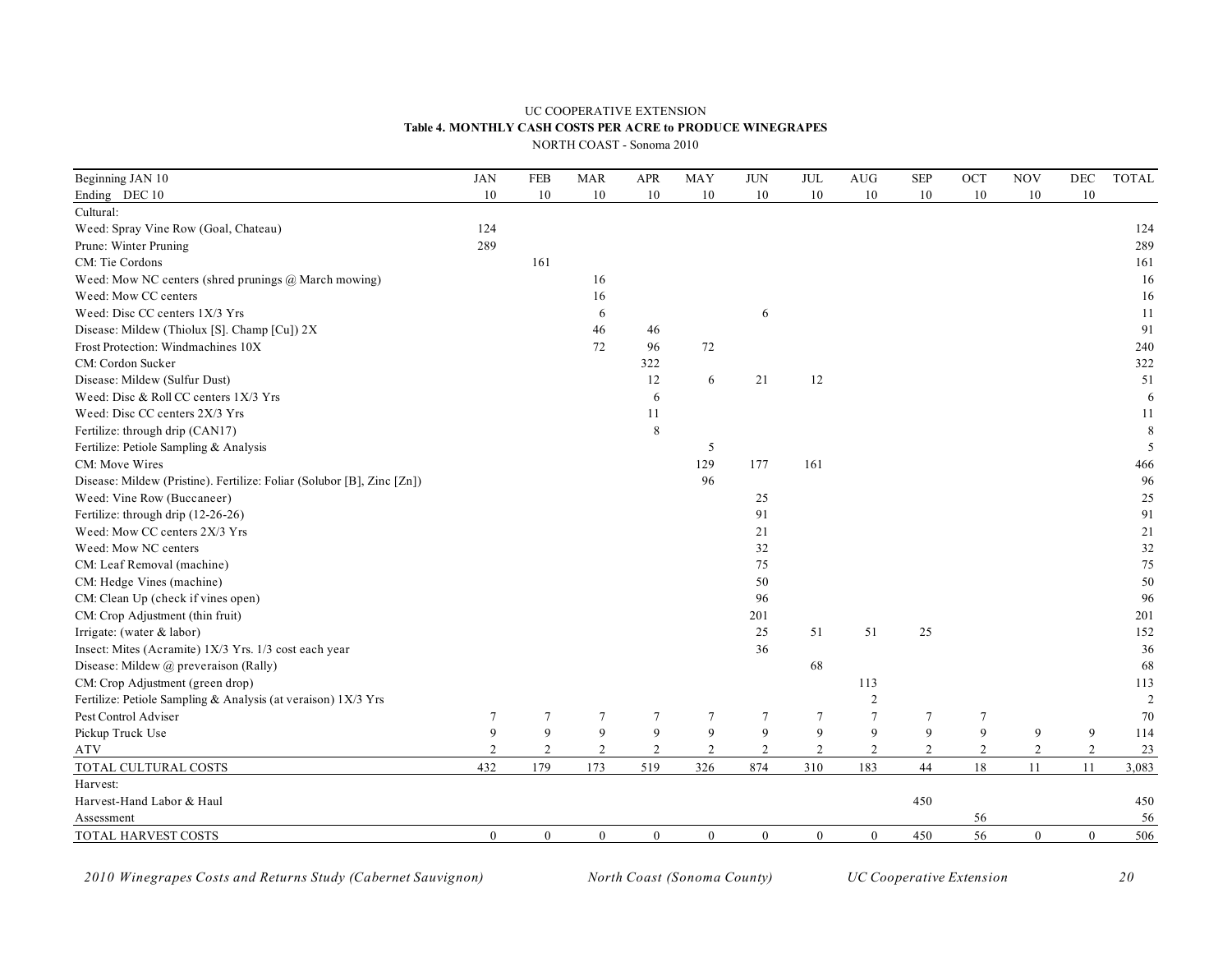#### UC COOPERATIVE EXTENSION **Table 4. Continued**

| Beginning JAN 10                                | JAN      | <b>FEB</b>   | <b>MAR</b>       | <b>APR</b>   | <b>MAY</b>   | <b>JUN</b> | <b>JUL</b> | <b>AUG</b> | <b>SEP</b> | OCT            | <b>NOV</b>       | <b>DEC</b>       | <b>TOTAL</b> |
|-------------------------------------------------|----------|--------------|------------------|--------------|--------------|------------|------------|------------|------------|----------------|------------------|------------------|--------------|
| Ending DEC 10                                   | 10       | 10           | 10               | 10           | 10           | 10         | 10         | 10         | 10         | 10             | 10               | 10               |              |
| Postharvest:                                    |          |              |                  |              |              |            |            |            |            |                |                  |                  |              |
| Fertilize: Petiole Sampling & Analysis 1X/3 Yrs |          |              |                  |              |              |            |            |            |            | $\overline{2}$ |                  |                  |              |
| Weed: Rip Cover Crop Centers (custom) 1X/3 Yrs  |          |              |                  |              |              |            |            |            |            | 21             |                  |                  | 21           |
| Amendment: (Gypsum) CC centers 1X/3 Yrs         |          |              |                  |              |              |            |            |            |            | 37             |                  |                  | 37           |
| Weed: Disc CC centers $1X/3$ Yrs                |          |              |                  |              |              |            |            |            |            | 6              |                  |                  | 6            |
| Weed: Plant Cover Crop in CC centers 1X/3 Yrs   |          |              |                  |              |              |            |            |            |            | 11             |                  |                  | 11           |
| TOTAL POSTHARVEST COSTS                         | $\Omega$ | $\theta$     | $\boldsymbol{0}$ | $\mathbf{0}$ | $\mathbf{0}$ | $\theta$   | $\theta$   | $\Omega$   | $\Omega$   | 77             | $\boldsymbol{0}$ | $\boldsymbol{0}$ | 77           |
| Interest on operating capital $\omega$ 5.75%    | $\gamma$ | $\mathbf{R}$ | $\overline{4}$   | 6            | 8            | 12         | 13         | 14         | 17         | $-1$           | $\overline{0}$   | $\mathbf{0}$     | 78           |
| TOTAL OPERATING COSTS/ACRE                      | 434      | 182          | 177              | 525          | 334          | 886        | 324        | 198        | 510        | 151            | 11               | 11               | 3,744        |
| Cash Overhead:                                  |          |              |                  |              |              |            |            |            |            |                |                  |                  |              |
| Liability Insurance                             | 21       |              |                  |              |              |            |            |            |            |                |                  |                  | 21           |
| Manager's Salary                                | 49       | 49           | 49               | 49           | 49           | 49         | 49         | 49         | 49         | 49             | 49               | 49               | 583          |
| Office Expense                                  | 25       | 25           | 25               | 25           | 25           | 25         | 25         | 25         | 25         | 25             | 25               | 25               | 300          |
| Sanitation Fees (Portable Toilets)              | 9        | 9            | 9                | 9            | 9            | 9          | 9          | 9          | 9          | 9              |                  |                  | 85           |
| Property Taxes                                  | 944      |              |                  |              |              |            |            |            |            |                |                  |                  | 944          |
| Property Insurance                              | 71       |              |                  |              |              |            | 71         |            |            |                |                  |                  | 142          |
| <b>Investment Repairs</b>                       | 10       | 10           | 10               | 10           | 10           | 10         | 10         | 10         | 10         | 10             | 10               | 10               | 115          |
| TOTAL CASH OVERHEAD COSTS                       | 1,127    | 92           | 92               | 92           | 92           | 92         | 163        | 92         | 92         | 92             | 83               | 83               | 2,190        |
| TOTAL CASH COSTS/ACRE                           | 1,561    | 274          | 269              | 617          | 426          | 978        | 487        | 289        | 602        | 242            | 94               | 94               | 5,934        |

CM=Canopy Management. X=number of times as 2X= 2 times or 2 passes.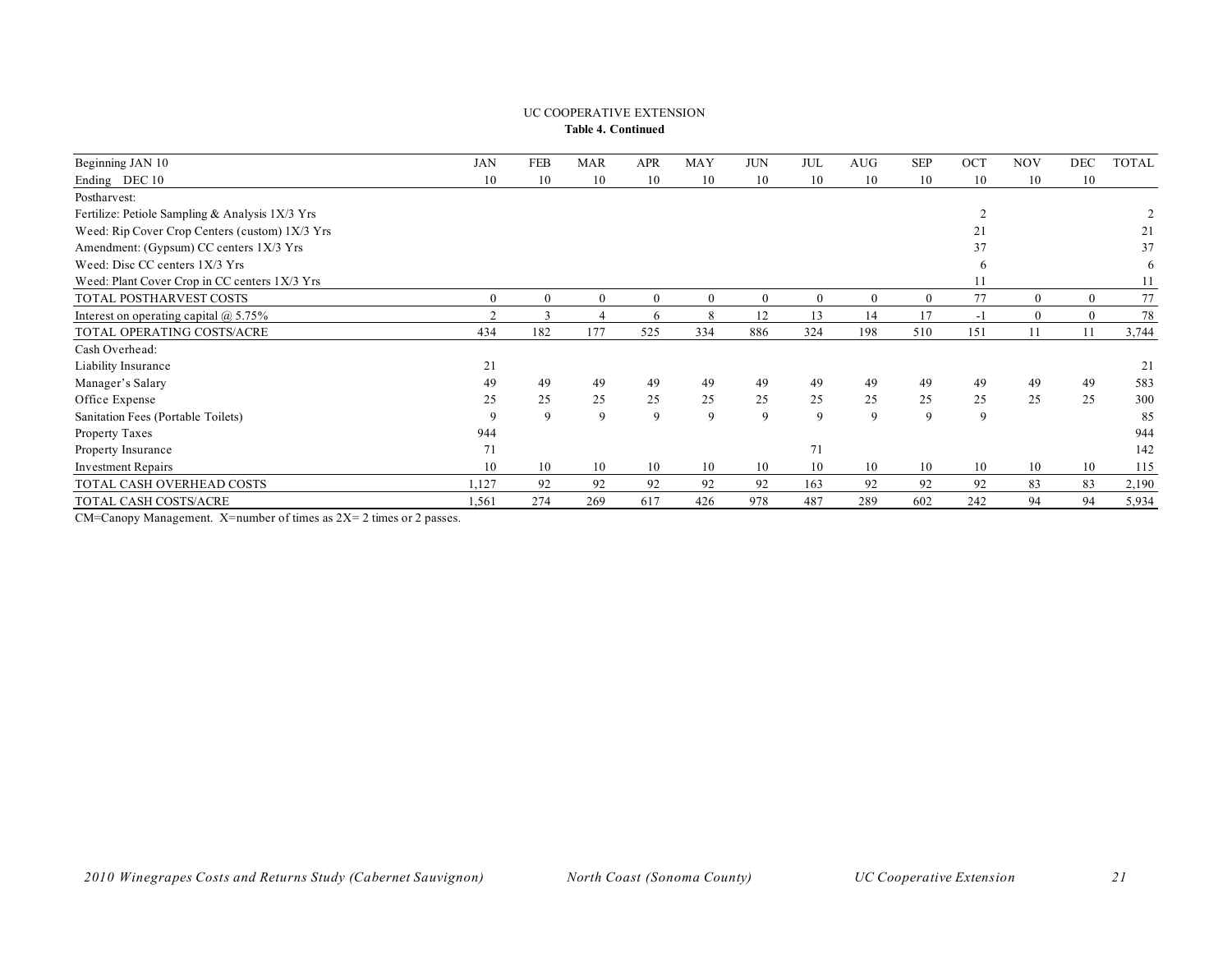#### UC COOPERATIVE EXTENSION **Table 5. RANGING ANALYSIS** NORTH COAST - Sonoma 2010

#### COSTS PER ACRE AT VARYING YIELDS TO PRODUCE WINEGRAPES

|                                              |        |        |        | YIELD (ton/acre) |        |        |        |
|----------------------------------------------|--------|--------|--------|------------------|--------|--------|--------|
|                                              | 2.00   | 3.00   | 4.00   | 5.00             | 6.00   | 7.00   | 8.00   |
| <b>OPERATING COSTS:</b>                      |        |        |        |                  |        |        |        |
| Cultural Cost                                | 3,083  | 3,083  | 3,083  | 3,083            | 3,083  | 3,083  | 3,083  |
| Harvest Cost                                 | 450    | 450    | 450    | 450              | 550    | 550    | 550    |
| Assessment Cost                              | 22     | 34     | 45     | 56               | 67     | 78     | 89     |
| <b>Postharvest Cost</b>                      | 77     | 77     | 77     | 77               | 77     | 77     | 77     |
| Interest on operating capital $\omega$ 5.75% | 79     | 79     | 78     | 78               | 79     | 79     | 79     |
| TOTAL OPERATING COSTS/ACRE                   | 3,711  | 3,723  | 3,733  | 3,744            | 3,856  | 3,867  | 3,878  |
| <b>Total Operating Costs/ton</b>             | 1,855  | 1,241  | 933    | 749              | 643    | 552    | 485    |
| CASH OVERHEAD COSTS/ACRE                     | 2,191  | 2,191  | 2.191  | 2,191            | 2,191  | 2,191  | 2,191  |
| TOTAL CASH COSTS/ACRE                        | 5,902  | 5,914  | 5,924  | 5,935            | 6,047  | 6,058  | 6,069  |
| <b>Total Cash Costs/ton</b>                  | 2,951  | 1,971  | 1,481  | 1,187            | 1,008  | 865    | 759    |
| NON-CASH OVERHEAD COSTS/ACRE                 | 6,369  | 6,369  | 6,369  | 6,369            | 6,369  | 6,369  | 6,369  |
| TOTAL COSTS/ACRE                             | 12,271 | 12,283 | 12,293 | 12,304           | 12,416 | 12,427 | 12,438 |
| <b>Total Costs/ton</b>                       | 6,135  | 4,094  | 3,073  | 2,461            | 2,069  | 1,775  | 1,555  |

#### NET RETURNS PER ACRE ABOVE OPERATING COSTS

| <b>PRICE</b>         |       |       |       | YIELD (ton/acre) |        |        |        |
|----------------------|-------|-------|-------|------------------|--------|--------|--------|
| $\frac{\sqrt{2}}{2}$ | 2.00  | 3.00  | 4.00  | 5.00             | 6.00   | 7.00   | 8.00   |
| 1,936                | 161   | 2,085 | 4,011 | 5,936            | 7,760  | 9,685  | 11,610 |
| 2,036                | 361   | 2,385 | 4,411 | 6,436            | 8,360  | 10,385 | 12.410 |
| 2,136                | 561   | 2,685 | 4,811 | 6,936            | 8,960  | 11,085 | 13,210 |
| 2,236                | 761   | 2,985 | 5,211 | 7,436            | 9,560  | 11,785 | 14,010 |
| 2,336                | 961   | 3,285 | 5,611 | 7,936            | 10,160 | 12,485 | 14,810 |
| 2,436                | 1,161 | 3,585 | 6,011 | 8,436            | 10,760 | 13,185 | 15,610 |
| 2,536                | 1.361 | 3,885 | 6.411 | 8,936            | 11,360 | 13,885 | 16,410 |

#### NET RETURNS PER ACRE ABOVE CASH COSTS

| <b>PRICE</b>                  |          |        |       | YIELD (ton/acre) |       |        |        |
|-------------------------------|----------|--------|-------|------------------|-------|--------|--------|
| $\frac{\text{S}}{\text{ton}}$ | 2.00     | 3.00   | 4.00  | 5.00             | 6.00  | 7.00   | 8.00   |
| 1,936                         | $-2,030$ | $-106$ | 1.820 | 3.745            | 5,569 | 7.494  | 9.419  |
| 2,036                         | $-1,830$ | 194    | 2,220 | 4.245            | 6,169 | 8,194  | 10,219 |
| 2,136                         | $-1,630$ | 494    | 2,620 | 4.745            | 6,769 | 8,894  | 11,019 |
| 2,236                         | $-1.430$ | 794    | 3,020 | 5.245            | 7.369 | 9.594  | 11,819 |
| 2,336                         | $-1.230$ | 1.094  | 3.420 | 5,745            | 7.969 | 10.294 | 12,619 |
| 2,436                         | $-1.030$ | 1,394  | 3,820 | 6,245            | 8,569 | 10.994 | 13,419 |
| 2.536                         | $-830$   | 1.694  | 4.220 | 6.745            | 9,169 | 11.694 | 14.219 |

#### NET RETURNS PER ACRE ABOVE TOTAL COSTS

| <b>PRICE</b>                  |          |          |          | YIELD (ton/acre) |        |       |       |  |  |  |  |  |  |
|-------------------------------|----------|----------|----------|------------------|--------|-------|-------|--|--|--|--|--|--|
| $\frac{\text{S}}{\text{ton}}$ | 2.00     | 3.00     | 4.00     | 5.00             | 6.00   | 7.00  | 8.00  |  |  |  |  |  |  |
| 1,936                         | $-8.399$ | $-6.475$ | $-4.549$ | $-2.624$         | $-800$ | 1,125 | 3,050 |  |  |  |  |  |  |
| 2,036                         | $-8,199$ | $-6,175$ | $-4.149$ | $-2,124$         | $-200$ | 1,825 | 3,850 |  |  |  |  |  |  |
| 2,136                         | $-7,999$ | $-5,875$ | $-3.749$ | $-1,624$         | 400    | 2,525 | 4,650 |  |  |  |  |  |  |
| 2,236                         | $-7,799$ | $-5,575$ | $-3.349$ | $-1,124$         | 1,000  | 3,225 | 5,450 |  |  |  |  |  |  |
| 2,336                         | $-7.599$ | $-5.275$ | $-2.949$ | $-624$           | 1.600  | 3,925 | 6,250 |  |  |  |  |  |  |
| 2,436                         | $-7.399$ | $-4.975$ | $-2.549$ | $-124$           | 2,200  | 4.625 | 7,050 |  |  |  |  |  |  |
| 2.536                         | $-7.199$ | $-4.675$ | $-2.149$ | 376              | 2.800  | 5,325 | 7,850 |  |  |  |  |  |  |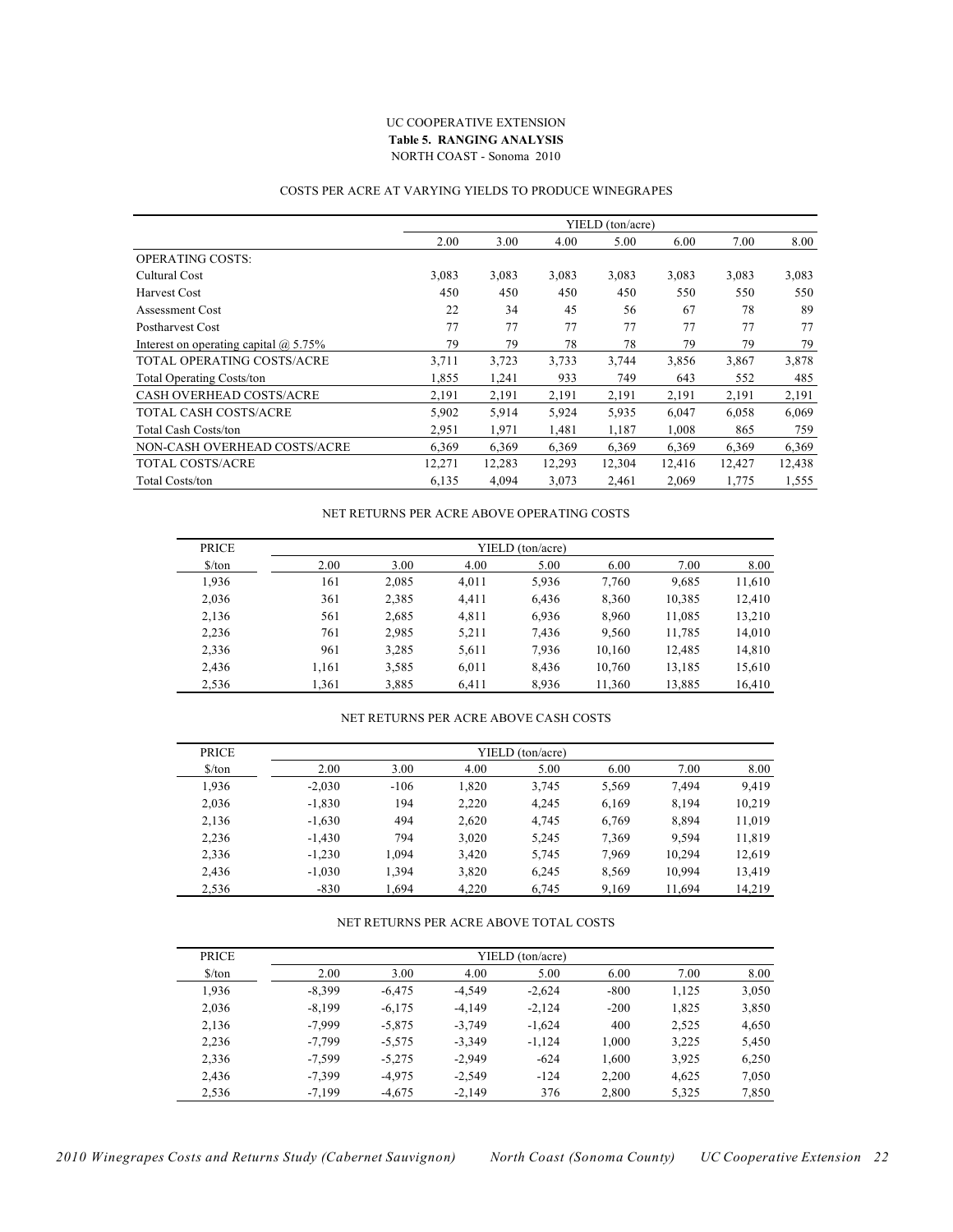#### UC COOPERATIVE EXTENSION **Table 6. WHOLE FARM ANNUAL EQUIPMENT, INVESTMENT, AND BUSINESS OVERHEAD COSTS** NORTH COAST -Sonoma 2010

|    |                           |         |      |         |          | Cash Overhead  |       |        |
|----|---------------------------|---------|------|---------|----------|----------------|-------|--------|
|    |                           |         | Yrs  | Salvage | Capital  | Insur-         |       |        |
| Υr | Description               | Price   | Life | Value   | Recovery | ance           | Taxes | Total  |
| 10 | 60HP4WDNarrowTract        | 45,000  | 16   | 8,060   | 3,731    | 203            | 265   | 4,200  |
| 10 | ATV <sub>4</sub> WD       | 6,700   | 5    | 3,003   | 991      | 37             | 49    | 1,076  |
| 10 | Brush Shredder 6 ft       | 8,500   | 15   | 816     | 767      | 36             | 47    | 849    |
| 10 | Disc - Offset 5 ft        | 7,500   | 15   | 720     | 676      | 32             | 41    | 749    |
| 10 | Duster - 3 pt             | 5,000   | 12   | 693     | 512      | 22             | 28    | 562    |
| 10 | Air Blast Sprayer 300 gal | 16,000  | 10   | 2,829   | 1,819    | 72             | 94    | 1,986  |
| 10 | Pickup Truck 1/2 ton      | 32,000  | 7    | 12,139  | 3,978    | 169            | 221   | 4,368  |
| 10 | Ringroller 5 ft           | 1,500   | 20   | 78      | 115      | 6              | 8     | 129    |
| 10 | Seed Drill 5 ft           | 8.000   | 10   | 1,415   | 910      | 36             | 47    | 993    |
| 10 | Sprayer ATV 20 gal        | 350     | 10   | 62      | 40       | $\overline{c}$ | 2     | 44     |
|    | <b>TOTAL</b>              | 130,550 |      | 29,815  | 13,539   | 615            | 802   | 14,956 |
|    | 60% of New Cost*          | 78,330  |      | 17.889  | 8,123    | 369            | 481   | 8,974  |

#### ANNUAL EQUIPMENT COSTS

\*Used to reflect a mix of new and used equipment

#### ANNUAL INVESTMENT COSTS

|                             |           |      |           |          | Cash Overhead    |        |         |         |
|-----------------------------|-----------|------|-----------|----------|------------------|--------|---------|---------|
|                             |           | Yrs  | Salvage   | Capital  | Insur-           |        |         |         |
| Description                 | Price     | Life | Value     | Recovery | ance             | Taxes  | Repairs | Total   |
| Building 400 sq ft          | 16,000    | 25   |           | 1,107    | 61               | 80     | 320     | 1,568   |
| Vineyard Establishment      | 924,770   | 22   |           | 68,663   | 3,546            | 4,624  | 1.200   | 78,033  |
| Fuel Tanks 2-250 gallon     | 4,500     | 25   |           | 311      | 17               | 23     | 90      | 441     |
| Land 35 Acres               | 2,275,000 | 25   | 2.275.000 | 108,062  | $\boldsymbol{0}$ | 22,750 | 0       | 130,812 |
| Tools-Shop/Field/Fuel Tanks | 2,500     | 10   |           | 320      | 10               | 13     | 50      | 392     |
| Wind Machine                | 90,000    | 23   |           | 6,516    | 345              | 450    | 1,800   | 9,111   |
| <b>TOTAL INVESTMENT</b>     | 3,312,770 |      | 2,275,000 | 184.979  | 3,980            | 27,939 | 3,460   | 220,358 |

#### ANNUAL BUSINESS OVERHEAD COSTS

|                     | Units/ |      | Price/ | Total  |
|---------------------|--------|------|--------|--------|
| Description         | Farm   | Unit | Unit   | Cost   |
| Liability Insurance | 30     | acre | 20.70  | 621    |
| Manager's Salary    | 30     | acre | 583.33 | 17,500 |
| Office Expense      | 30     | acre | 300.00 | 9,000  |
| Sanitation          | 30     | acre | 85.33  | 2,560  |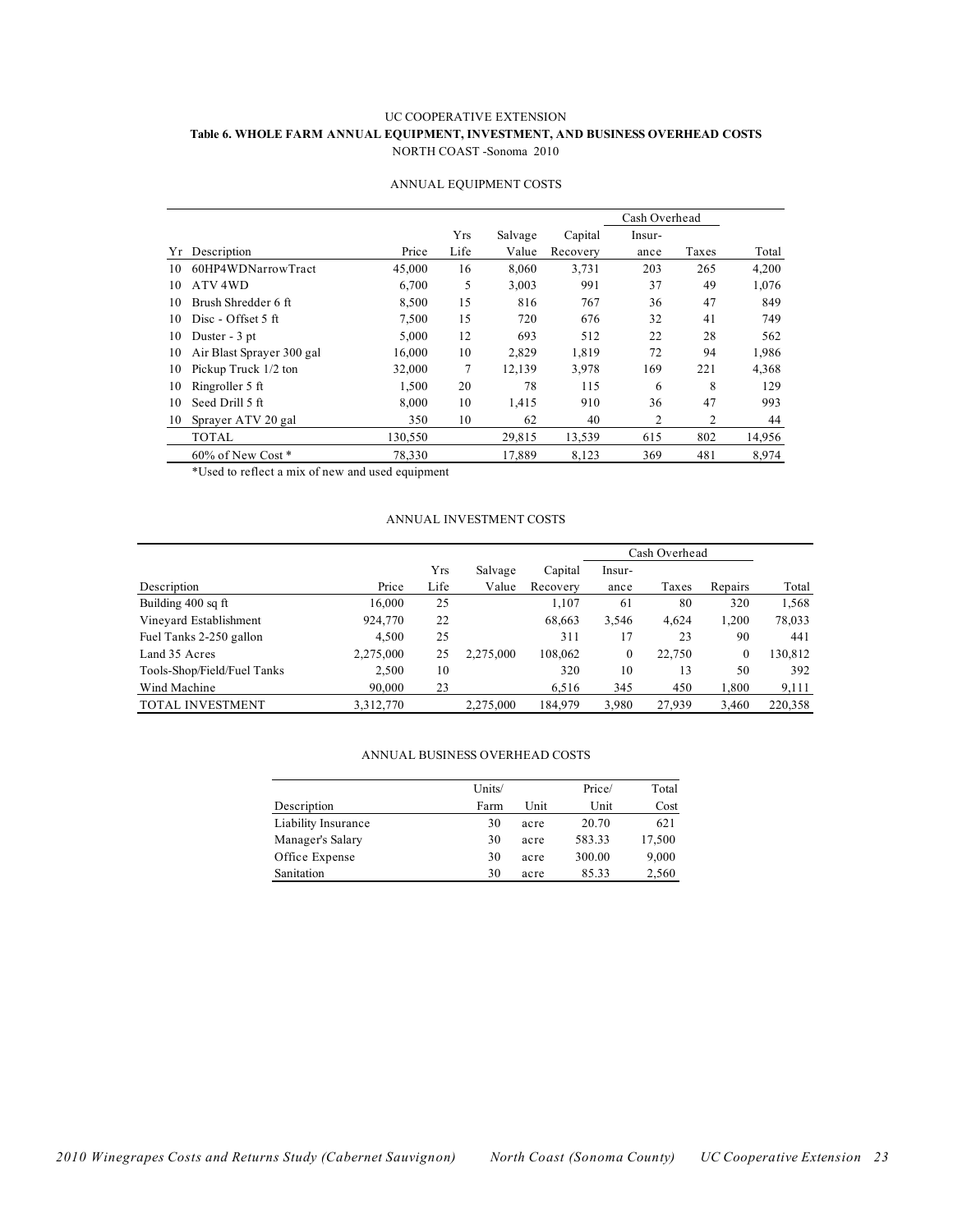#### UC COOPERATIVE EXTENSION **Table 7. HOURLY EQUIPMENT COSTS** NORTH COAST - Sonoma 2010

|    |                           |        |               |        |           | <b>COSTS PER HOUR</b> |           |       |           |
|----|---------------------------|--------|---------------|--------|-----------|-----------------------|-----------|-------|-----------|
|    |                           | Actual | Cash Overhead |        | Operating |                       |           |       |           |
|    |                           | Hours  | Capital       | Insur- |           |                       | Fuel $\&$ | Total | Total     |
| Υr | Description               | Used   | Recovery      | ance   | Taxes     | Repairs               | Lube      | Oper. | Costs/Hr. |
| 10 | 60HP4WDNarrowTract        | 263    | 8.51          | 0.46   | 0.61      | 1.14                  | 6.91      | 8.05  | 17.63     |
| 10 | ATV <sub>4WD</sub>        | 400    | 1.49          | 0.06   | 0.07      | 0.50                  | 2.05      | 2.55  | 4.17      |
| 10 | Brush Shredder 6 ft       | 69     | 6.67          | 0.31   | 0.41      | 3.97                  | 0.00      | 3.97  | 11.36     |
| 10 | Disc - Offset 5 ft        | 29     | 13.95         | 0.65   | 0.85      | 1.19                  | 0.00      | 1.19  | 16.64     |
| 10 | Duster - 3 pt             | 35     | 8.68          | 0.37   | 0.48      | 0.71                  | 0.00      | 0.71  | 10.24     |
| 10 | Air Blast Sprayer 300 gal | 103    | 10.58         | 0.42   | 0.55      | 2.75                  | 0.00      | 2.75  | 14.30     |
| 10 | Pickup Truck 1/2 ton      | 285    | 8.37          | 0.36   | 0.46      | 2.36                  | 7.68      | 10.04 | 19.23     |
| 10 | Ringroller 5 ft           |        | 9.42          | 0.49   | 0.64      | 0.17                  | 0.00      | 0.17  | 10.72     |
| 10 | Seed Drill 5 ft           | 3      | 218.32        | 8.67   | 11.30     | 2.20                  | 0.00      | 2.20  | 240.49    |
| 10 | Sprayer ATV 20 gal        | 50     | 0.48          | 0.02   | 0.02      | 0.10                  | 0.00      | 0.10  | 0.62      |